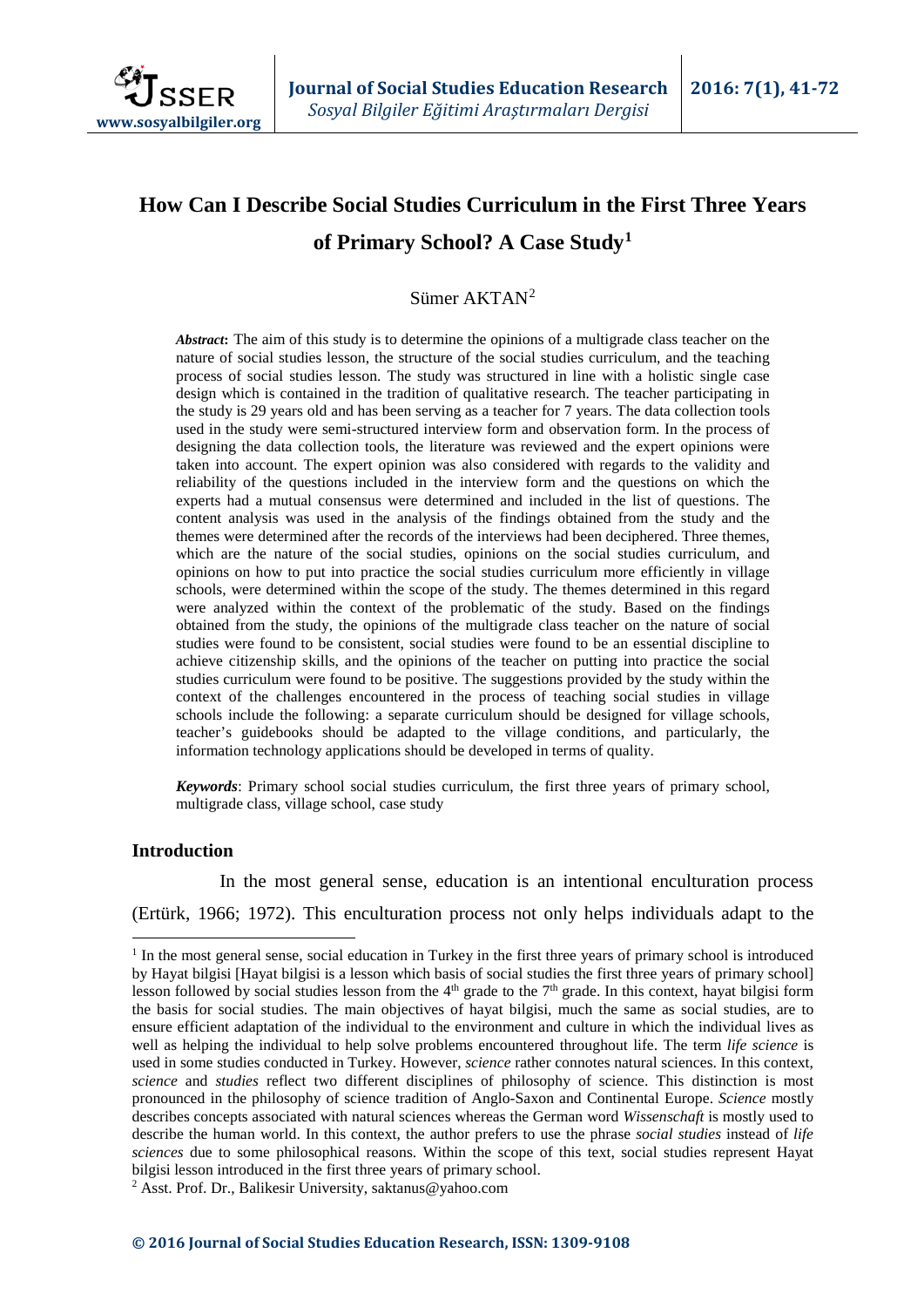society in which they live, but also aims to ensure that individuals become a productive citizen. Therefore, it is ensured that the citizens constituting the society interlock around common values and live with a common purpose (Baker, 2011; Dewey, 1916; Egemen, 1965; Turhan, 1994). This intentional enculturation process has been implemented by almost all civilizations since the days on which people began to have a communal life (Aytaç, 1992; Kanad, 1963; Monroe, 1901). In the societies of the antiquity, family played the most influential role in the enculturation process whereas the role of the family gradually decreased during the years following the Industrial Revolution and schools began to play this role thereafter. Therefore, school played a main role in this intentional enculturation process by means of the lessons contained in the school curriculum and established its impact as an influential institution day by day. The fact that the governments have explored the influence of education played a significant role particularly in the establishment of this impact (Fraser, 2009; Heater, 2001; 2004; Katz, 1976; Tilly, 1995).

The fact that governments have explored the influence of education also raised some questions. How would this comprehensive enculturation process be organized? How would it be implemented? Most importantly, which information would be used in this process? Addressing these questions was required because the future of the society and the state depended on the new generations to adopt the culture of the society and to become productive members of the society. The answers to these questions were found in the lessons contained in the school curriculum. The culture would be a priority for the development of the school curriculum and the contents of the lessons included in the curriculum would be designed in this scope with an aim to ensure that new generations internalize the culture, adopt the value judgements of the society, and become productive citizens (Günel & Pehlivan, 2015). In this designation process, the lessons that would play the predominant role were determined to be history, geography, literature, native language, and citizenship lessons. Especially during the  $19<sup>th</sup>$  century and until the beginning of the 20<sup>th</sup> century, the intentional enculturation process was implemented through the abovementioned lessons. On the other hand, the transformation and industrialization in the USA, the UK, and the Continental Europe towards the end of the  $19<sup>th</sup>$  century and in the beginning of the 20<sup>th</sup> century have sparked off some debate about social studies based on history and geography. The main reason for such debate was especially due to the change and transformation process taking place in the USA. As a consequence of such debate,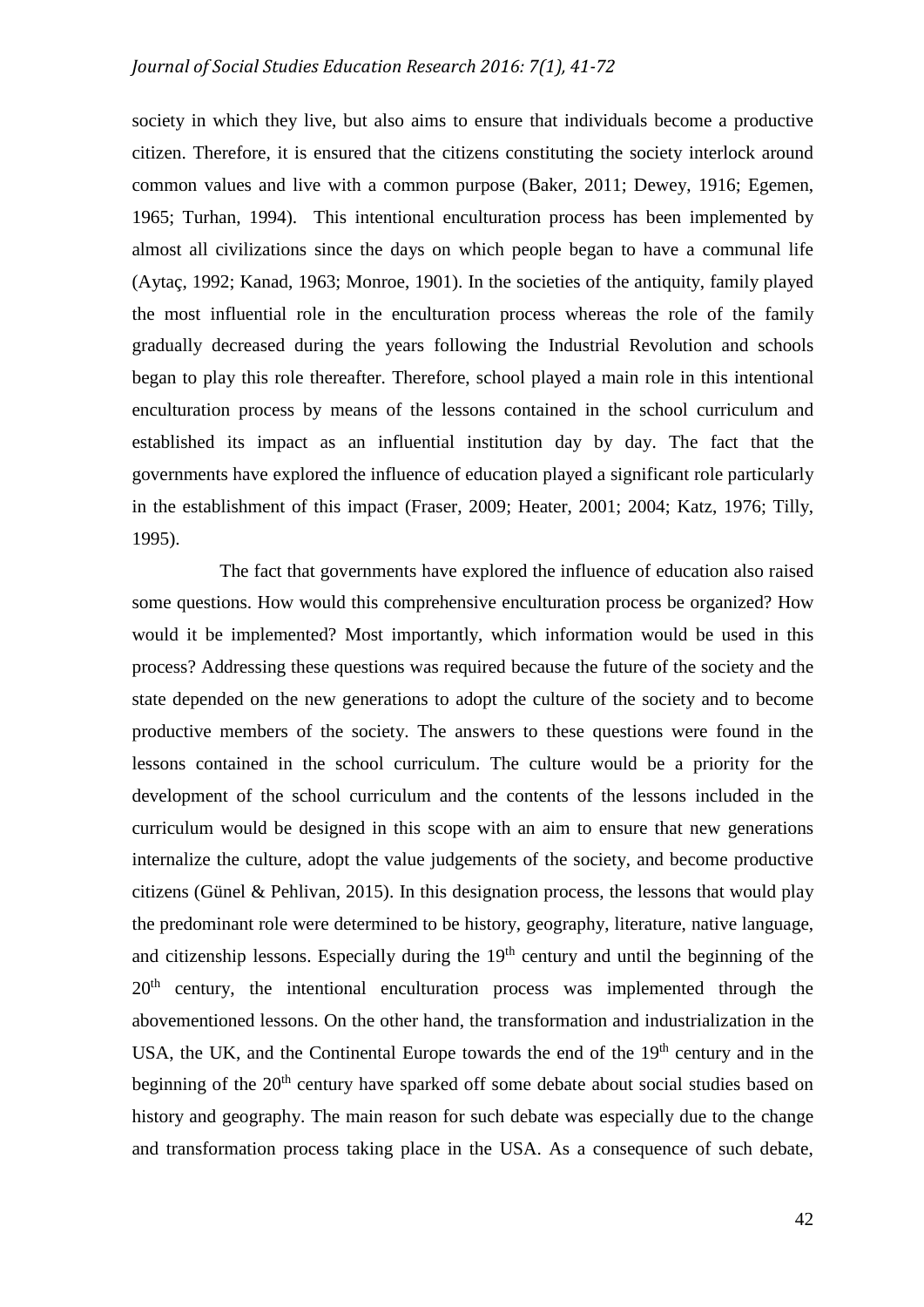social studies have been recognized as an academic field within the curriculum (Davis, 1981; Hertzberg, 1981; Jorgansen, 2010).

The main objective of social studies was to help individuals adopt the culture in which they live to become a natural part of the society through the socialization process as well as assuming citizenship responsibilities to be productive, to find solutions to various life problems, and to think critically whenever required as the members of the society (Akınoğlu, 2002; Sönmez, 2010). In order for this socialization process to become successful, social studies education was required to be comprehensive. Undoubtedly, the primary and the most fundamental requirement for this type of social studies education was to educate teachers to make them understand the nature of social studies and become aware of the unique characteristics of social studies to distinguish social studies lesson from other lessons. These qualities are especially important for classroom teachers who will instruct social studies in primary school. For an efficient and competent social studies education, classroom teachers should have a clear perspective on the nature of social studies. This perspective will have a positive influence on their skills to put into practice the curriculum as well as their attitudes towards this process. Teacher qualification is an essential factor, which is more instrumental than any other variables, in the academic achievement of the students and the attainment of the objectives of the curriculum (Ferguson 1991; Goldhaber and Brewer 2000; Mayer, Mullens, and Moore, 2000). For a classroom teacher who considers social studies as the foundation of the social structure and the cultivation of citizens, social studies teaching would require a teaching and learning process based on application as well as a number of interactions among various methods and techniques. On the other hand, a classroom teacher who does not share such a perspective would adopt an ordinary teaching process without paying attention to or being aware of such intricate details. From this point of view, providing an efficient teaching service in social studies lesson and achieving the objectives of the curriculum depend on the teacher's perception of the social studies lesson and opinions on the social studies curriculum. It is possible that these perception and opinions would affect the behaviors of the teacher, or in other words, they would affect the behaviors of the teacher on teaching and learning processes. Individuals structure their behaviors based on how they perceive phenomena or their environment (Cüceloğlu, 2004; Kağıtçıbaşı, 2013). Therefore, it can be said that a teacher's perception about the social studies lesson and opinions on the curriculum can be considered to be significant variables to have an influence on the attainment of the objectives of the curriculum. In this context, it can be suggested that the first step to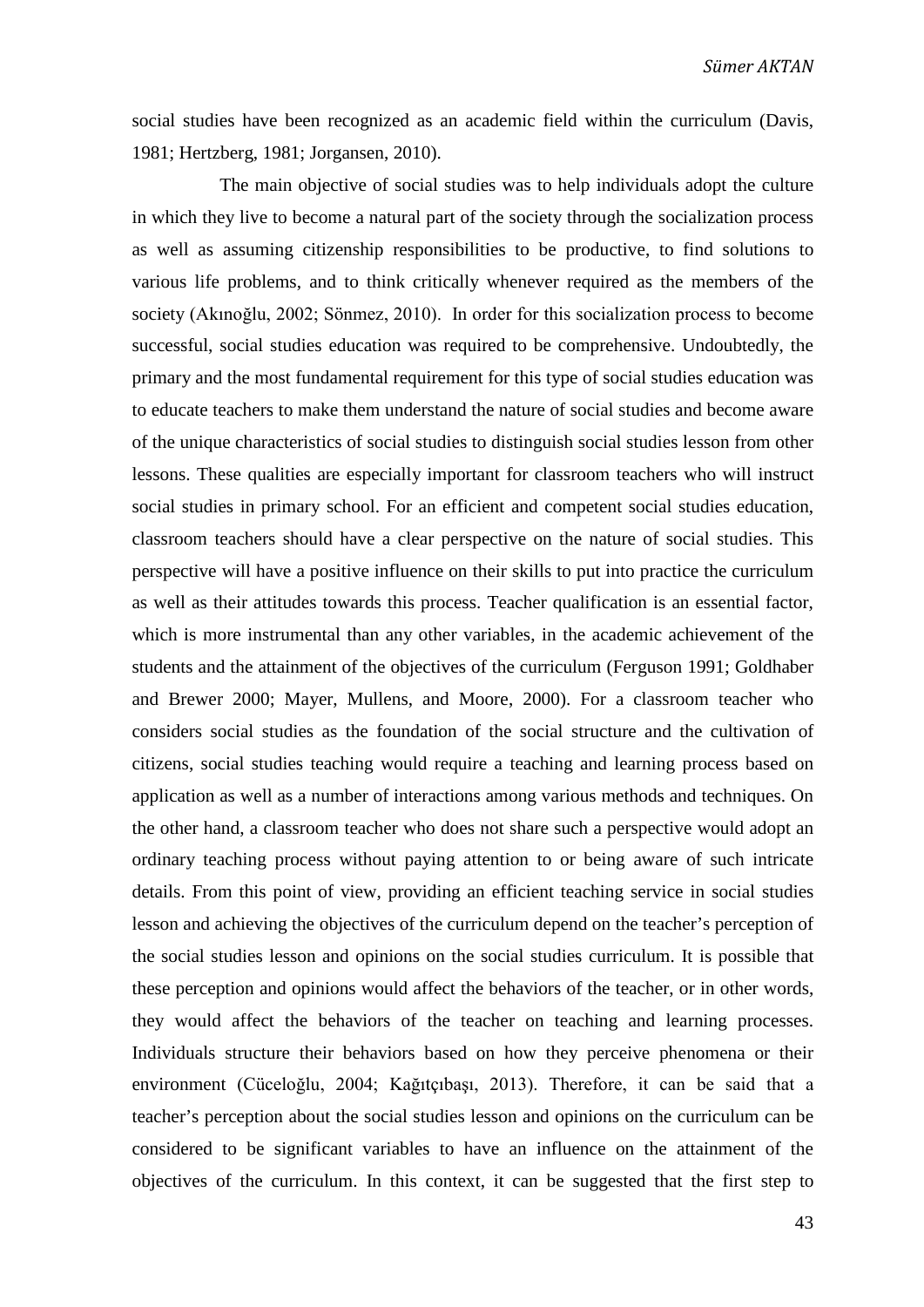understand a teacher's perception includes an analysis of the objectives of the social studies and the role of social studies in this enculturation process.

The main objectives of the social studies lesson are preparing children to life and educating them to become citizens to internalize the culture of the society (Ata, 2006; Binbaşıoğlu, 2003; MEB, 2005; Ochoa-Baker, 2007; Sönmez, 2005; 2010, Tarman & Acun, 2010). The social studies curriculum, which is designed in line with the psychological development of the students based on the organization of the knowledge obtained from such fields as natural sciences and social sciences, has a suitable structure for broad field design (Taba, 1962; Tanner & Tanner, 1975). Broad field design is efficiently used for combining various information especially obtained from specific scientific fields based on the principles of horizontal and vertical coherence (Tanner & Tanner, 1975). From this perspective, social studies accommodate a wide range of information network such as history, geography, sociology, anthropology, and physical sciences (Kenworthy, 1973). Therefore, it can be said that the nature of the social studies lesson is multi-dimensional. The primary requirements for a teacher to make students attain the objectives of the social studies lesson are comprehension of the social studies as a lesson and identification of its structure. Once this structure is identified, the teacher will explore the nature of social studies.

The exploration process of the nature of social studies by teacher is also important for explaining teaching and learning process. Once a teacher comprehends the nature of social studies, s/he may manage teaching and learning process by taking into account the multi-dimensionality of the lesson. This may also be reflected in the teacher's opinions on the social studies curriculum. For a teacher who does not perceive social studies as a multidimensional discipline, teaching and learning process would probably become a monotonous process. On the other hand, it is also possible to reduce the lesson to one dimension and teach the lesson in this way. However, comprehension of these multidimensional relations may have an effect on various variables from teaching social studies lesson to the teacher's opinions on the curriculum. For a teacher perceiving social studies as a multi-dimensional discipline, social studies lesson would go beyond the boundaries of the classroom to merge with life out there and would be used to find solutions to the students' problems associated with daily life.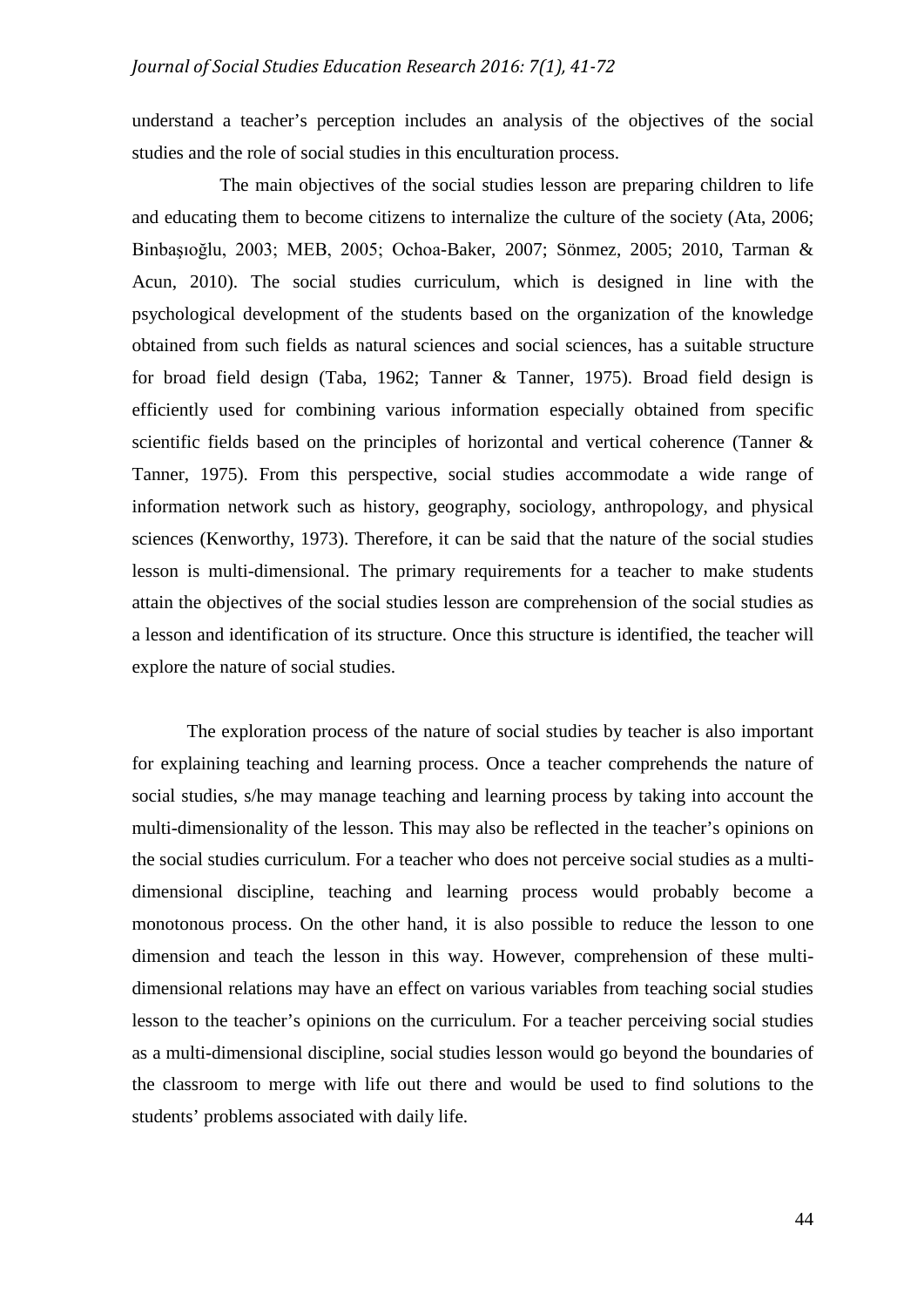Social studies lesson  $3$  was introduced in the primary school by the 1926 curriculum for the first time in Turkey. The main objective of the social studies lesson was defined as ensuring efficient adaptation of the individuals to their environment (MV, 1926). During the following years thereafter, the objectives of the social studies lesson included in the first three years of primary school within the scope of the 1936, 1948, 1962, 1968, 1998 curricula have been developed in line with the general objective stipulated in 1926. Furthermore, the multi-dimensionality of the social studies lesson was emphasized and a comprehensive perspective on the nature of social studies was provided within the framework of curriculum development efforts taking place in 2004 (MEB, 2005). On the other hand, some problems were identified in terms of putting into practice the social studies curriculum. Previous studies demonstrated that classroom teachers especially serving in village schools with multigrade class encounter a number of problems arising from the attainments of the curriculum, lack of classroom materials, failure to fully implement assessment and evaluation activities, and the problems arising from the practice of multigrade class itself (Abay, 2007; Akpınar, Turan and Gözler, 2006; Gözler, 2009; Kazu and Aslan, 2012; Sınmaz, 2009). In terms of teaching and learning process, similar problems were also encountered in the foreign literature. One of the most important problems in teaching social studies in foreign primary schools is teacher qualifications. It was emphasized that the teacher's qualifications as well as attitudes and expectations played a significant role in academic achievement and social education applications in primary school (Brophy, Alleman, & Halvorsen, 2012). Teachers' opinions on the nature of social studies playing an important role in the context of social education in primary school were found to have an influence on teachers' attitudes adopted during the teaching process (Farris, 2015; Goodman & Adler, 1985; Owens, 1997; Rapoport, 2015). Teachers' attitudes and beliefs on the teaching field can be considered as a significant factor having an effect on putting the curriculum into practice. This proposition is not limited to life sciences or social studies alone. Studies on teachers from various fields demonstrated that teachers' attitudes and beliefs on their respective teaching fields in general had affected their perspectives on the teaching process (Bartos & Lederman, 2014; Cess-Newsome, 1999; Fishman, Konstantopoulos, Kubitskey, Vath, Park, Johnson & Edelson, 2013; Morine-Dershimer & Kent, 1999; Nilsson, 2008; Nilsson & Loughran, 2012). Teachers' attitudes and beliefs are significant variables having a wide range of effects on teachers

<span id="page-4-0"></span><sup>&</sup>lt;sup>3</sup> Social studies reflects hayat bilgisi lesson in the first three years of primary school.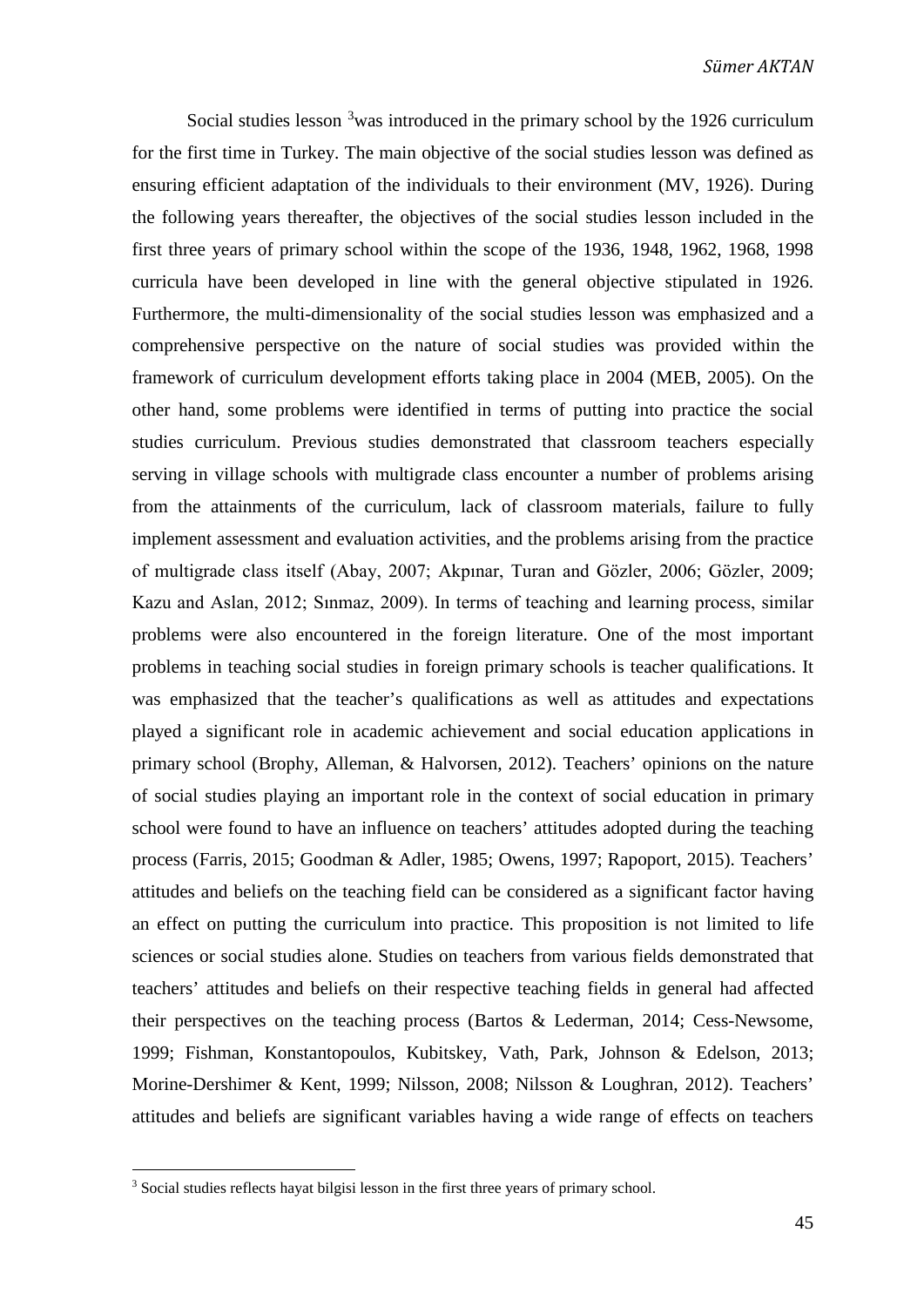from encouraging them to use various methods and techniques to the integration of technology (Funkhouser & Mouza, 2013; Kim, Kim, Lee, Spector & DeMeester, 2013).

## *The Aim of the Study*

Identification of teachers' beliefs, attitudes, and perceptions is essential for understanding the problems associated with teaching in multigrade classes and especially for the determination of the teachers' perspectives in small village schools providing education for the first four grades of primary school. This is due to the fact that these schools are deprived of many facilities and opportunities compared to other larger schools. The difficulties encountered by the teachers, who are considered as the direct practitioners of the curriculum, on putting the curriculum into practice are also included among the factors that may affect the quality of the teaching service. Teachers' opinions on putting the curriculum into practice may shed light on the efforts to create a quality teaching environment as well as ensuring the attainments of the teaching objectives of the social studies lesson. Moreover, teachers' perceptions of social studies are equally important. It can be suggested that teachers' perceptions of social studies have a wide range of effects on teachers from the teaching methods and techniques they use to the teaching style they adopt in the class. If the teacher perceives social studies lesson as a multi-disciplinary approach as well as a lesson helping students internalize the culture of the society, become a productive citizen, and providing means to overcome problems encountered throughout life, then the teacher would possibly have a novel approach towards the social studies lesson. Understanding how the conditions in which teachers serving in village schools find themselves affect putting the curriculum into practice and how teachers deal with such conditions may also contribute to classroom teachers who have problems especially in terms of practice. Another objective of the study is to reveal how classroom teachers feel when they put the social studies curriculum into practice. Some of the most crucial variables having an influence on the teacher's efforts in terms of practice are the teacher's dedication to the curriculum and attitudes towards practice. It is observed that the level of dedication of a teacher to the curriculum and positive attitudes towards practice are two significant factors having an effect on the teacher's performance in the classroom (Kelly & Carbonaro, 2012). In this context, the aim of this study is to determine the opinions of a teacher serving in a village school with multigrade class on the nature of social studies, the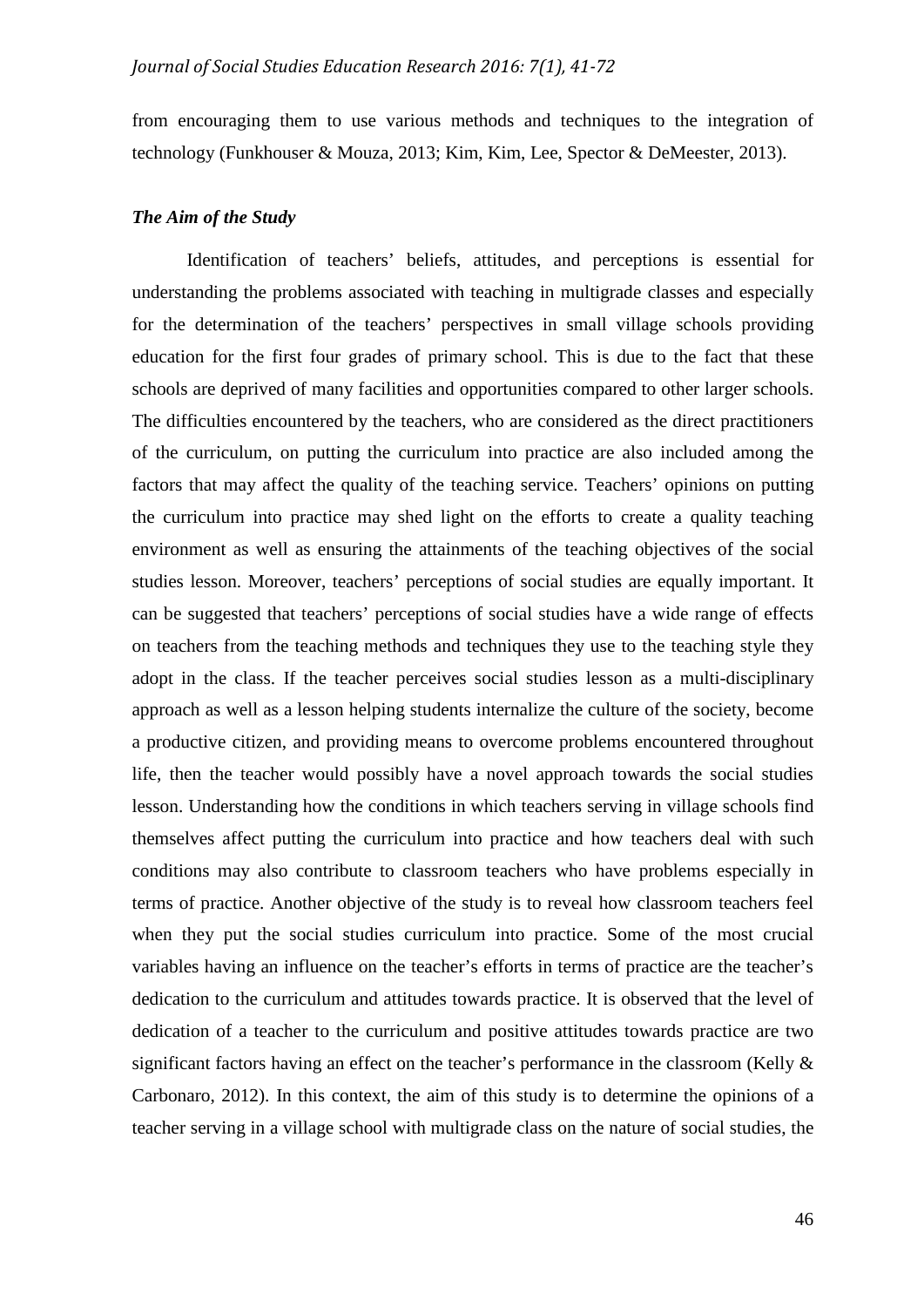social studies curriculum, and the teaching process of the social studies lesson to provide suggestions in line with these opinions.

#### **Method**

In this section, details of the research model, participants of the study, data collection tools as well as the techniques used in data collection and data analysis are provided.

#### *Research Model*

The aim of this study is to identify the opinions of a classroom teacher serving in a multigrade class on the nature of the social studies lesson, the structure of the social studies curriculum, and the teaching process of the social studies lesson. Due to the fact that the conditions to be analyzed have an idiosyncratic structure and the requirement for an in-depth and comprehensive analysis of the problem, case study method contained in the tradition of qualitative research was used in the study. In the literature, case study is defined as a research method studying a current phenomenon within its real life environment, where the boundaries between the phenomena and its environment are not conclusively defined, and multiple sources of evidence and/or data exist (Yin, 2002; Yıldırım & Şimşek, 2008). Merriam (1998) emphasized that case studies were valuable as it allowed for accounting for phenomena and events in their respective contexts. In this study, a holistic single case design model was used. This is due to the fact that the aim of the study is to determine the opinions of a classroom teacher, serving in a multigrade class for around 5 years, on the nature of social studies, the structure of the social studies curriculum, and the teaching process of the social studies lesson based on her experiences (in the form of observations and interviews), and that the case in question has idiosyncratic conditions.

# *Participants*

Holistic single case design is especially useful in the analysis of the problem in a comprehensive manner under its idiosyncratic conditions. Only one teacher was selected to participate in the study since the case has idiosyncratic conditions and for the purpose of analyzing the problem in depth and in more detail. Therefore, the said classroom teacher employed in a village school with multigrade class is the only participant of this study. In other words, the unit of analysis in this study is single. The teacher, who provided her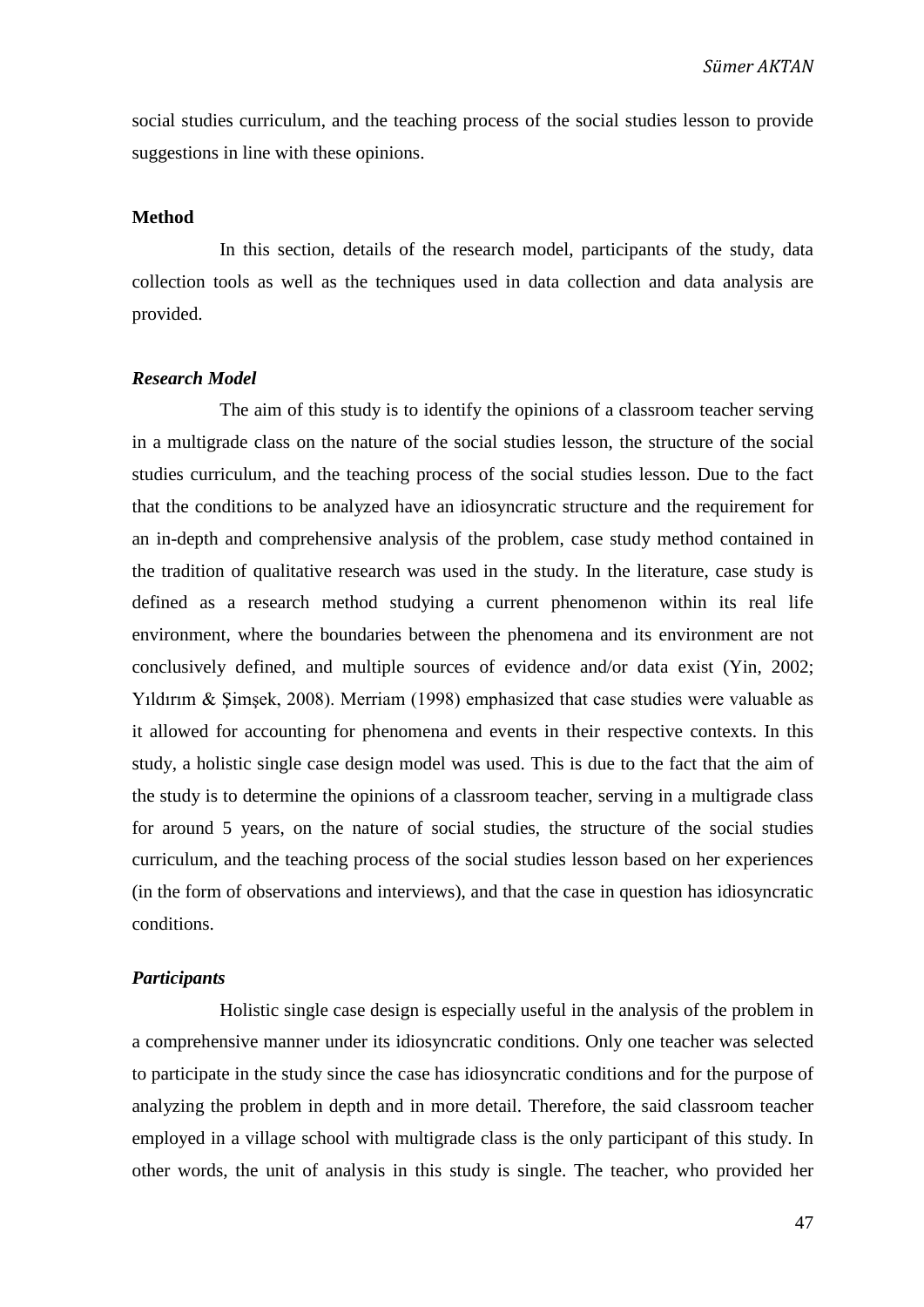opinions within the scope of this study, is 29 years old (Teacher A is abbreviated as TA in this study). Ms. TA has been working as a teacher for seven years. In her occupational carrier, TA has worked in larger schools as well as small village schools. The teacher, a graduate of classroom teaching of the faculty of education, has a five-year experience in terms of teaching a multigrade class.

## *Data Collection Tools*

Within the scope of qualitative studies, data collection tools and data collection process are crucial for the validity and reliability of the findings obtained. The main problem as well as the relevant sub-problems associated with the problem of the study have been taken into account in designing the appropriate data collection tools for the study. Semi-structured interview form and observation form were determined to be the most appropriate data collection tools for the analysis of these sub-problems. The subproblems of the study have also been taken into account in preparing the semi-structured interview form. Accordingly, the main sub-problems of this study are the nature of social studies, the structure of the social studies curriculum, and the teaching process of social studies. The relevant questions for these sub-problems were directed to the teacher based on a literature review to identify such questions. Upon the approval of the questionnaire form by an academician specialized in linguistics, the questionnaire form was presented to five academicians specialized in pedagogy and qualitative research. These experts reviewed the relevance of the questions to the problem and sub-problems of the study and assigned a score for each question accordingly. The forms scored by the experts were analyzed in accordance with Davis (1992) content validity index (CVI) and the items whose average are 0.80 and above were included in the questionnaire. The questions included in the semi-structured form are as follows.

- 1- What is the place of the social studies lesson in the curriculum according to your opinions?
- 2- How do you describe the social studies lesson? Which dimensions of the social studies lesson are different from other lessons according to your opinions?
- 3- What are your opinions on the attainments of the social studies lesson?
- 4- What do you think about the content of the social studies lesson?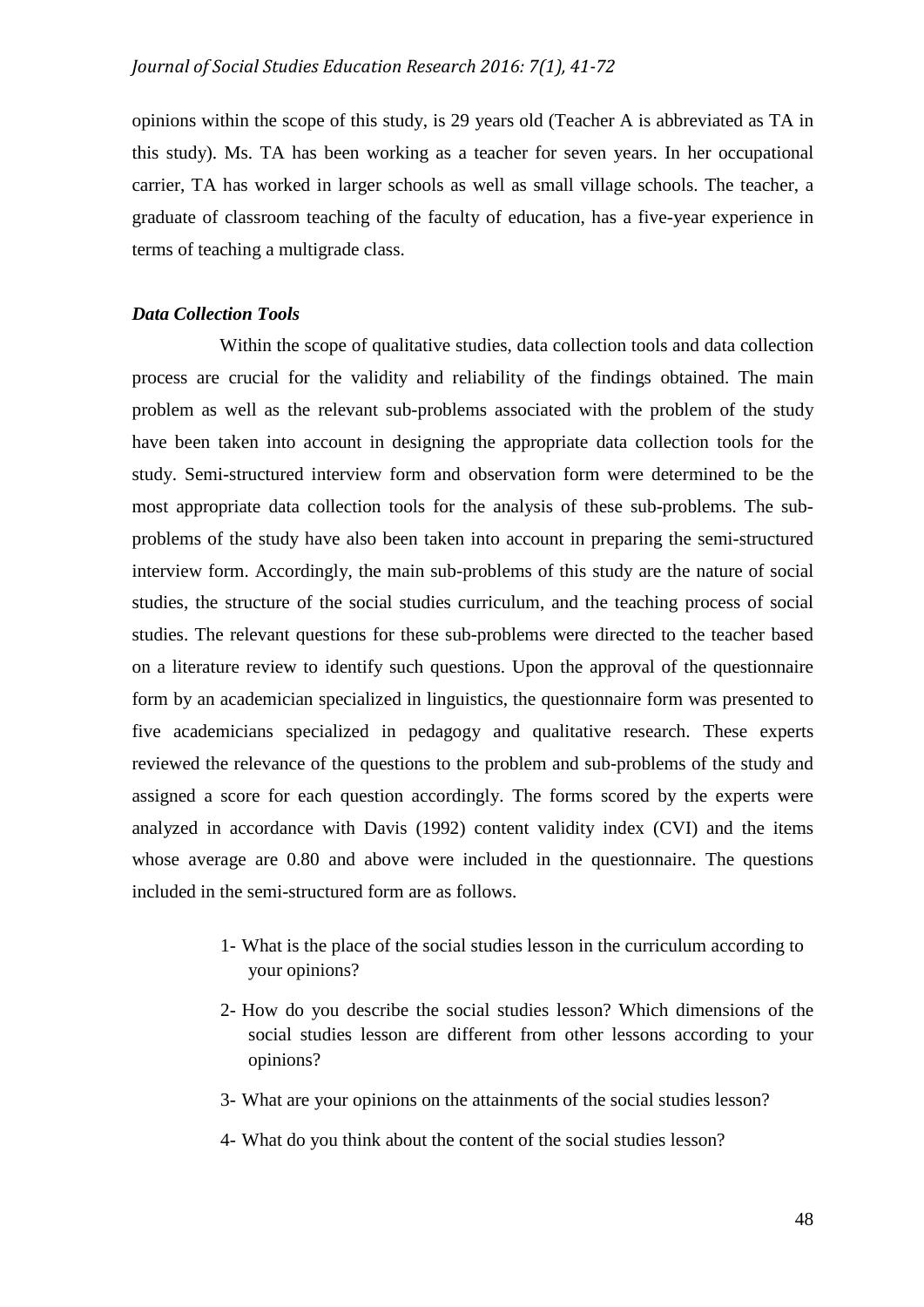- 5- How do you evaluate the activities included in the social studies curriculum?
- 6- How do you teach the social studies lesson? Can you describe, please?
- 7- What do you think about the evaluation activities in the social studies lesson?
- 8- What are your opinions and suggestions for a more active and efficient teaching of the social studies lesson?

Another data collection tool used in the study is observation. The observations in this study are based on participation. The teacher participating in the study was observed especially in the social studies lesson twice weekly. The author prepared an observation form to keep the observation records. Expert opinion was requested for the conformity of the observation form and the observation form was revised to its final form in line with the relevant criticism from the experts. All activities and behaviors of the teacher during class were accurately recorded in the observation form by the author. This observation form was used as a promoter within the scope of data analysis. In addition to the observation process, another data collection tool is casual unstructured conversations. Conversations with the teacher took place in a casual manner during the break times and lunch breaks, and these data were also analyzed in combination with other data obtained during the process of the study.

## *Procedures*

The study had continued for approximately 3 months. First of all, the participant teacher was provided with the aim of the study and the author proceeded with the procedures upon the consent of the teacher. Questions included in the semi-structured interview form were directed to the teacher within a period of approximately 75 minutes in a session that took place outside the school hours. Before asking the questions, the author explained to the teacher that voice records would be kept and whether the teacher gave consent thereof, and the interview process took places after the required consent was given by the teacher. The observations were performed for two class hours (40x2=80 minutes), one hour (40 minutes) for each, twice weekly. The observations records were approximately accounted for a total of 24 class hours during the period of 3 months. The observation form kept at the end of each class was also shared with the teacher. On the other hand, casual conversations took place outside the class hours and completely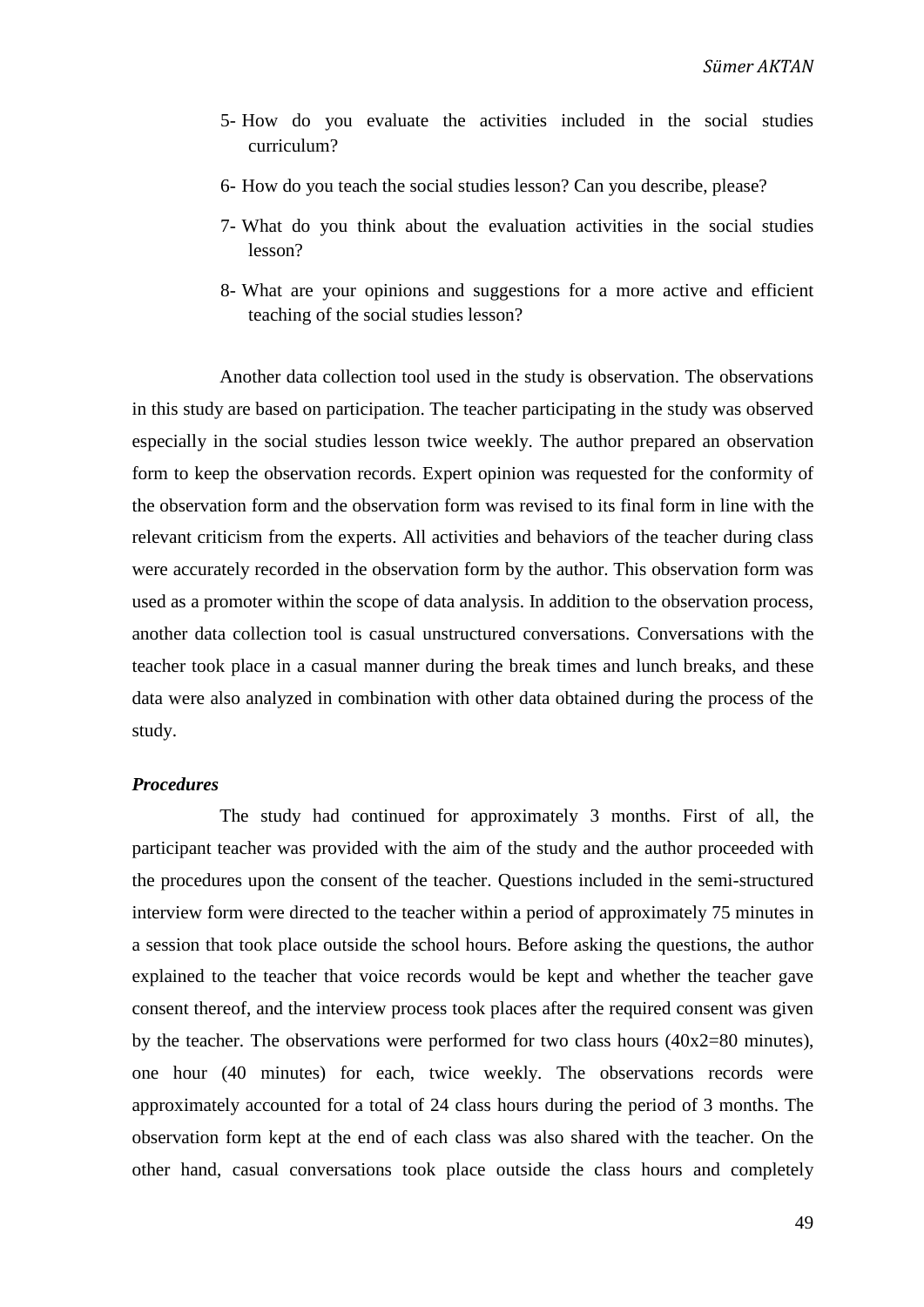developed in a natural and casual manner. The main theme of these conversations was the sub-problems related to the process of the study.

## *Data Analysis*

In this study, the content analysis was used in the analysis of data. Within this scope, firstly, the interview records were deciphered and transcribed. Following the descriptive analysis of the observation form(s), the descriptive analysis of the interviews in the form of conversations was also performed. Following deciphering of the interview records, encoding was performed based on the themes determined. The themes determined in the study are as follows: opinions on the nature of the social studies lesson (the place of the social studies in the curriculum, can you describe social studies? What is the difference of social studies lesson from other lessons?), opinions on the social studies curriculum (opinions on the attainments, opinions on the content, opinions on teaching conditions, opinions on the evaluation activities), opinions on the more efficient application of the social studies curriculum in village schools (opinions on the more efficient application of social studies in village schools). The findings of the interviews in the form of conversations and the analyses obtained from the observation form were also processed in line with these themes with an aim to support the analysis. Interviews in the form of conversations were abbreviated as (IFC). Likewise, the data obtained from observation forms were abbreviated as (OF), interview records were abbreviated as (IR). In the analysis of data, (TA) abbreviation was used to represent the teacher.

# *Reliability and Validity of the Study*

In qualitative research and particularly in case studies, reliability is of great concern. One of the most efficient way to address reliability and validity issues is to extend the period of data collection and observation. This study has been completed after a period of approximately 3 months. The total planned observation period was 24 class hours consisting of 2 class hours each week. In addition, casual conversations continued during the period of the study and the records of these conversations were kept in a study logbook. Another method recommended to ensure the validity and reliability of the study is an approach called triangulation or trivet method. Triangulation or trivet method can be described as investigating the case in question using different methods (Glesne and Peshkin, 1992). In reference to the literature on qualitative research, it was remarked that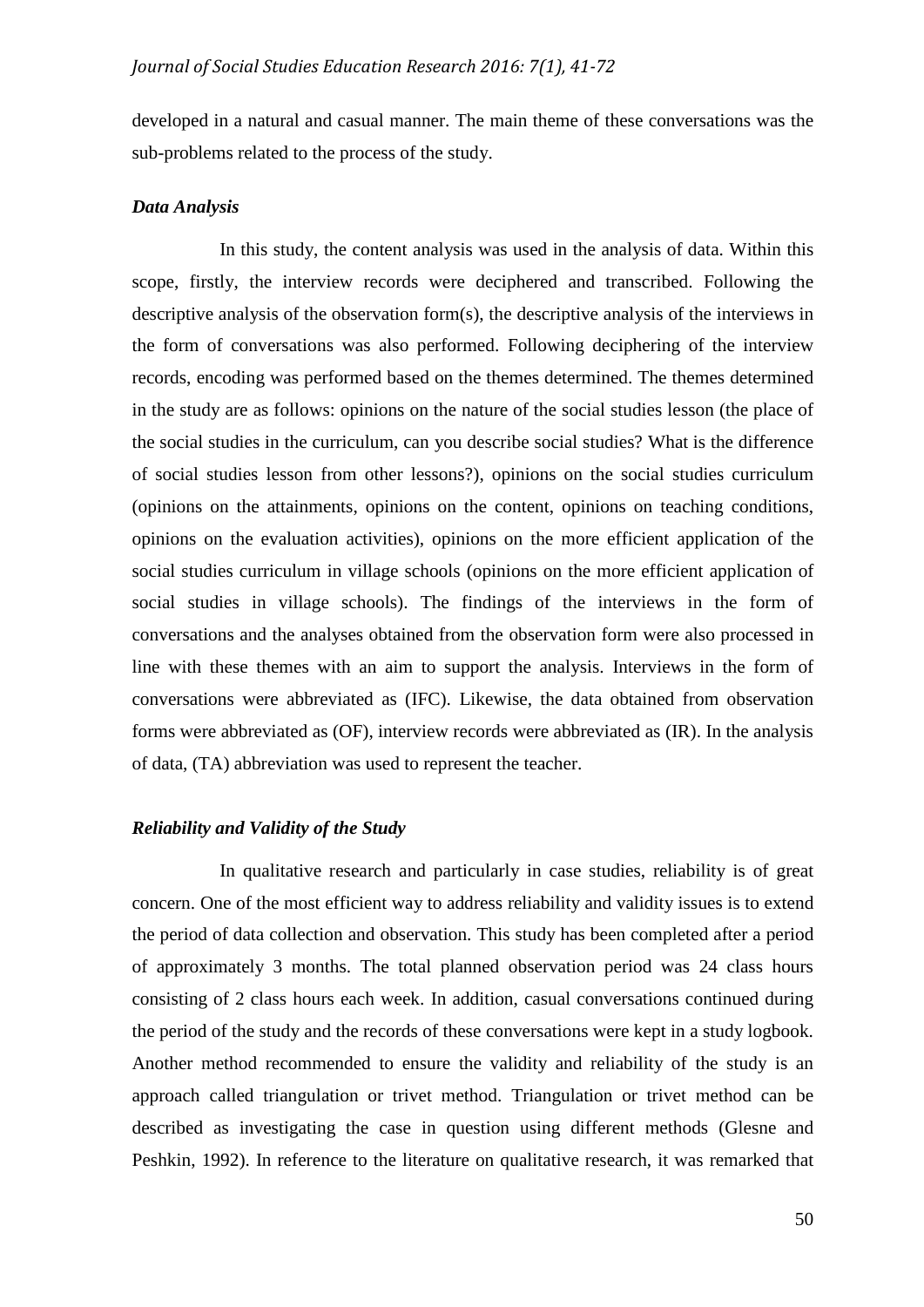using different methods had a positive effect on the quality of qualitative researches (Patton, 2002; Poggenpoel and Myburgh, 2003). Three main methods have been used in this study with an aim to ensure reliability. The first method is interview. The form intended for the interview was structured in line with the problematic of the study and revised, as required, following the review of a group of academicians specialized in the field. The assignment of the scores to the questionnaire by a group of specialized academicians as well as the calculation of the forms based on the formula of the Davis content validity index (CVI) were also crucial for the determination of the structural validity of the data collection tools used in the study. Following the interview process, determination of the themes and encoding process were completed and the process related to theme and encoding was repeated by an academician specialized in the field. Any section was revised in case of difference of opinions, and the encoding was performed to reflect the highest level of consensus based on the common perspective. Following deciphering of the observation form, the deciphered form was reviewed by another expert for control purposes. Another method used in the study is observation. The author has shared the same environment with the teacher participating in the study. Thus, Teacher A was observed both in various environments within the school as well as the classroom environment. The results of the observations were compared to the text obtained from the deciphered interview form and put into writing. Another method is the interviews in the form of conversations. The author conducted casual and open-ended conversations with Teacher A at break times and lunch breaks, and he was engaged in note-taking during these conversations. All records obtained from the data collection process were put into writing after reviewed in terms of consistency among each another during data processing. Based on the review, all data obtained from the interviews, observations, and casual conversations were found to be consistent among each other. Another effort for the purpose of ensuring the reliability of the study was made in collaboration with Teacher A. The analyses performed were shared with Teacher A and her opinions were received. In this regard, utmost care was taken to avoid any potential error during the analysis process. Regarding the validity of the study, the process of the study was described in detail and an explicit framework of the process was intended to be revealed as much as possible.

## **Findings and Commentary**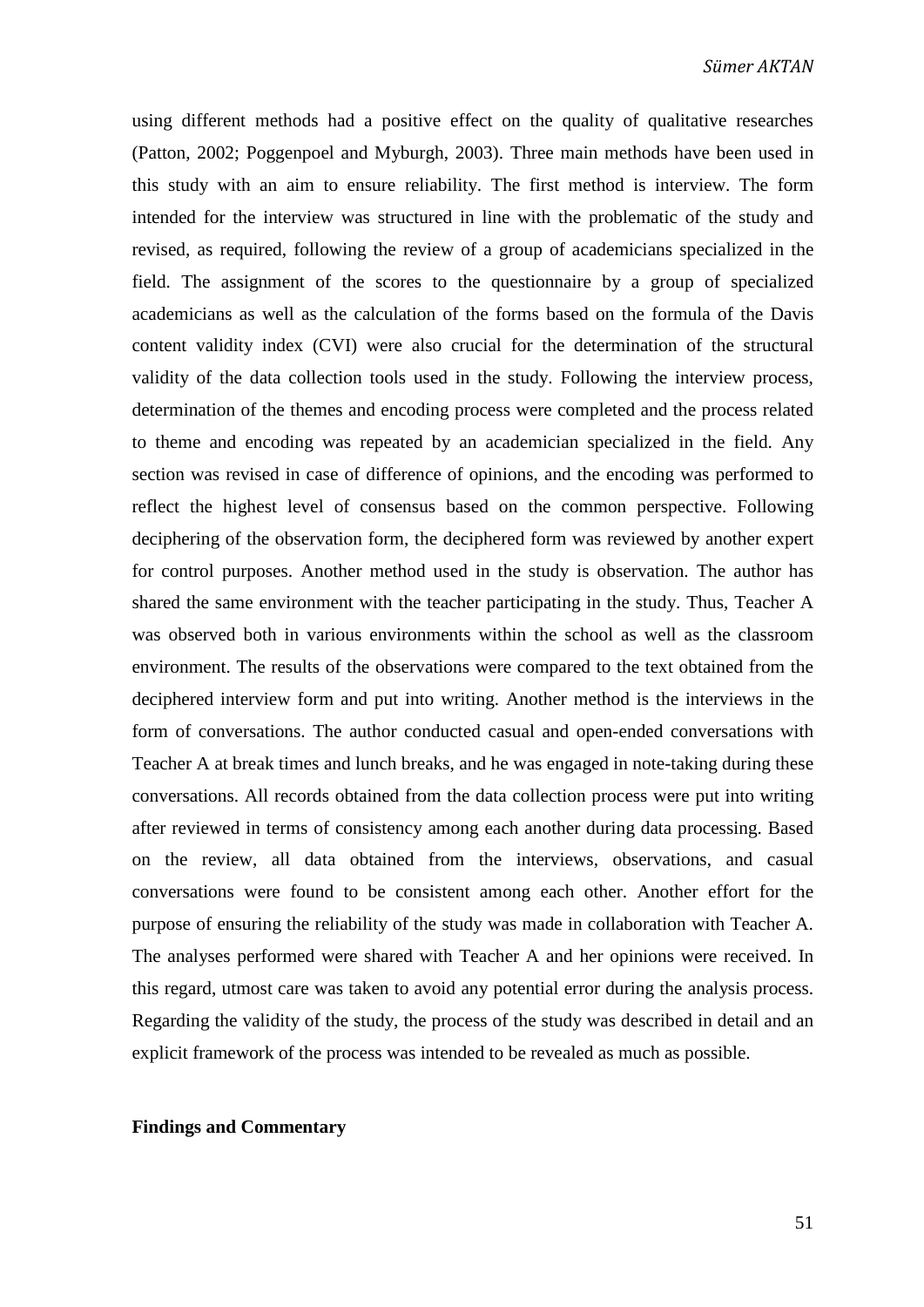Findings and commentary chapter of the study includes the interpretation of the opinions based on the themes determined. Three main themes have been determined within the scope of the study. These themes are *the opinions on the nature of the social studies lesson*, *opinions on the social studies curriculum* and *opinions on the efficient application of social studies curriculum in village schools*, respectively.

# *Opinions on the nature of the social studies lesson*

Firstly, the opinions of TA on the nature of the social studies lesson were determined within the scope of the study. For this purpose, questions about this theme were asked to her in the question form. The objective of these questions was to determine how TA makes sense of social studies. In this section, the data obtained from both the recordings of the interviews and the interviews in the form of conversations were used. The recordings of the interviews were coded as (RI) and the interviews in the form of conversations were coded as (IFC). The numbers next to IFC and RI show the question number and the letters next to the numbers show the respective orders of the answers given to the related questions. In this context, the following questions were asked to TA: *What is the place of the social studies lesson in the curriculum according to your opinions? How do you describe the social studies lesson? Which dimensions of the social studies lesson are different from other lessons according to your opinions?* The answers for these questions provided by TA are as follows:

> "*In my opinion, social studies lesson is in the center during the first three years of the primary school curriculum (IFC, 1 /A)."*

*"Social studies lesson is different from other lessons in that social studies lesson includes a process to help students to define the properties of their character during the first three years of the primary school education (RI, 1 /A-IFC1/A)."*

*"This lesson is definitely different from other lessons as it prepares students for life, providing a basis to understand the society in which they live and to acquire awareness, thus, this lesson is in the center of the curriculum because our main objective in primary school education is to help individuals to adjust to the society in which they live and to form a character with good nature (RI, 1/ B)."*

*"In my opinion, the social studies lesson covers the curriculum as a whole. I think that all the other lessons should be taught in parallel with this lesson (RI, 1 /C-IFC, 1/C)."*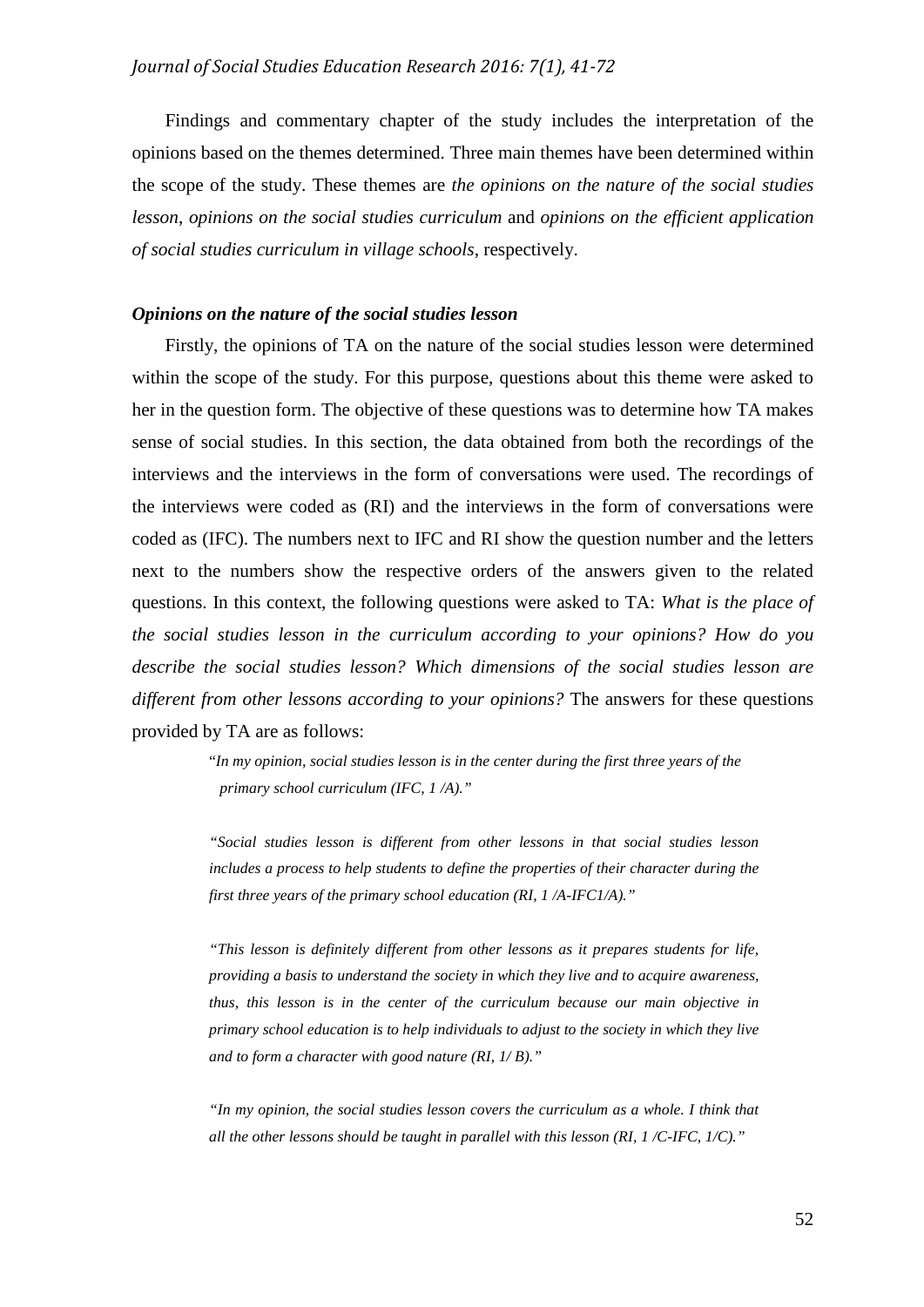*"Social studies lesson provides a basis during the first three years of the primary school to help students adjust to the society in which they live and teach them about the culture, providing useful information and skills to solve problems they encounter in life (RI, 2 /A)"*

An analysis of the opinions of TA on the first question indicates that TA clearly thinks that social studies lesson is different from other lessons. This is due to the fact that TA perceives social studies as a lesson that helps students form a character with good nature and helps them understand the society in which they live and internalize the cultural values. Suggesting that the main objective of the other lessons contained in the curriculum is to achieve the objectives of the social studies lesson, TA thinks that social studies is a special and privileged lesson for the primary education level. In this perspective, TA has a significant integrity in her opinions on the nature of the social studies. An analysis of the social studies curriculum from past to present (1926, 1936, 1948, 1968, 2004) shows that the main emphasis and objective of the social studies lesson is the adaptation of the individual to the culture in which they live, acquisition of values, and thus becoming an individual with a good character.

## *Opinions on the social studies curriculum*

The opinions on the social studies curriculum were mainly analyzed by five questions contained in the interview form. In addition, the data obtained from the observation form were used within the context of this section. The first emphasis under this heading is the attainments of the social studies lesson. Subsequently, the dimensions of the context, activities, teaching and learning process as well as assessment and evaluation have been analyzed, respectively.

### *Social Studies Curriculum and Attainments*

The concept of attainment contained in the curriculum emphasizes the qualities to be acquired by the students at the end of the teaching process. An analysis of the social studies curriculum implemented in primary school shows that a total of 86 attainments distributed in 3 themes in the first grade, a total of 95 attainments in 3 themes in the second grade, and a total of 111 attainments in 3 themes in the third grade can be identified. Attainments contained in the scope of the social studies curriculum essentially aims to help students acquire certain skills. TA thinks that the attainments contained in the social studies curriculum are suitable for the comprehension level of the students and in compliance to the nature of the social studies lesson.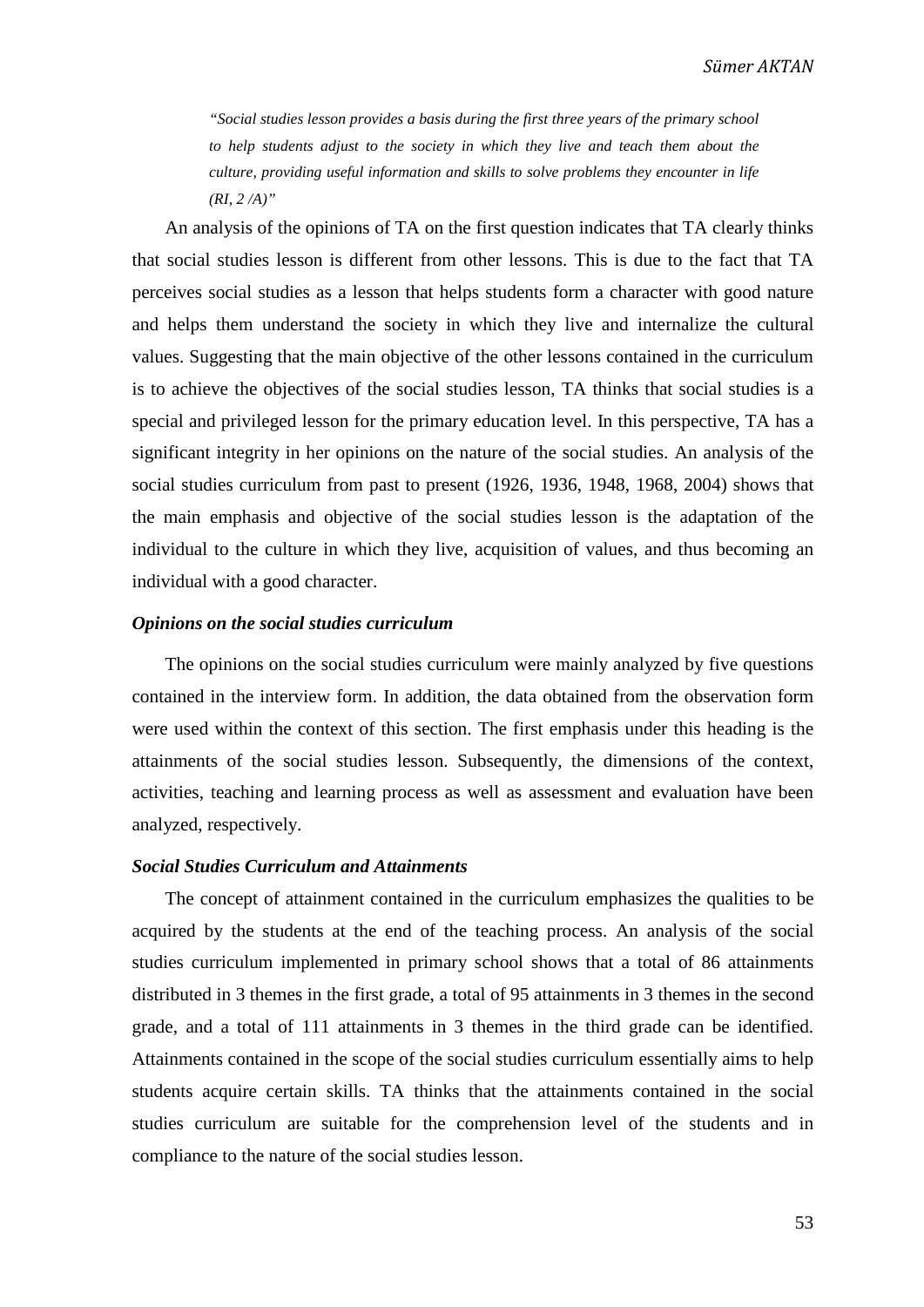*"The attainments contained within the scope of the social studies lesson are basically about certain skills to be acquired by the individual. For instance, the main focus of the social studies lesson is about attainments providing for proficiency on such issues as critical thinking, self-care, self-confidence, gaining experience, learning about the society and culture in which the individual lives, etc. (RI, 3 / A)."*

TA thinks that the quality of attainments is of great importance. She emphasizes that the attainments especially contained in the first grade are quite simple and more applicable to daily life compared to previous curriculum. This feature plays a major role in achieving the attainments of the social studies curriculum in a more efficient fashion.

> *"The most beneficial feature of the new curriculum is perhaps the close relations between the attainments of the social studies lesson and the students' lives. For instance, if we discuss a subject in class about family, students are able to give direct examples from their families. Likewise, students can easily provide examples during the lesson about their life and the environment in which they live. This is quite important for me because it allows for the attainments to be achieved in a more efficient way (RI, 3/B)".*

On the other hand, this perspective is not applicable for the entire curriculum and thus certain attainments are rather difficult to be achieved by students especially those growing up in a village environment.

> *"I'd like to state that some of the attainments provided in the social studies curriculum are not suitable for children who grow up in a village environment. I mean that they are not associated with the student's life. However, I should note that this is not the case in most of the attainments contained in the curriculum. (RI, 3/ C)."*

It was also emphasized that the attainments are quite possible to be achieved by using a variety of teaching methods.

> *"We make use of various methods such as acting and drama in our lessons and after learning a subject, the students immediately warn their friends if they behave in a wrong way. I observed this in a number of occasions this year. Although we may not observe this in every student, I still think that it is very successful. The attainments seem to be more practical to make use of various active learning techniques (RI, 3 /D)*."

The fact that the attainments contained in the curriculum are associated with each other and that they have an interdisciplinary nature enable the curriculum to have an integrated perspective and since an attainment supports another attainment, the learning process becomes richer and more efficient by means of the integrity of these attainments within the curriculum.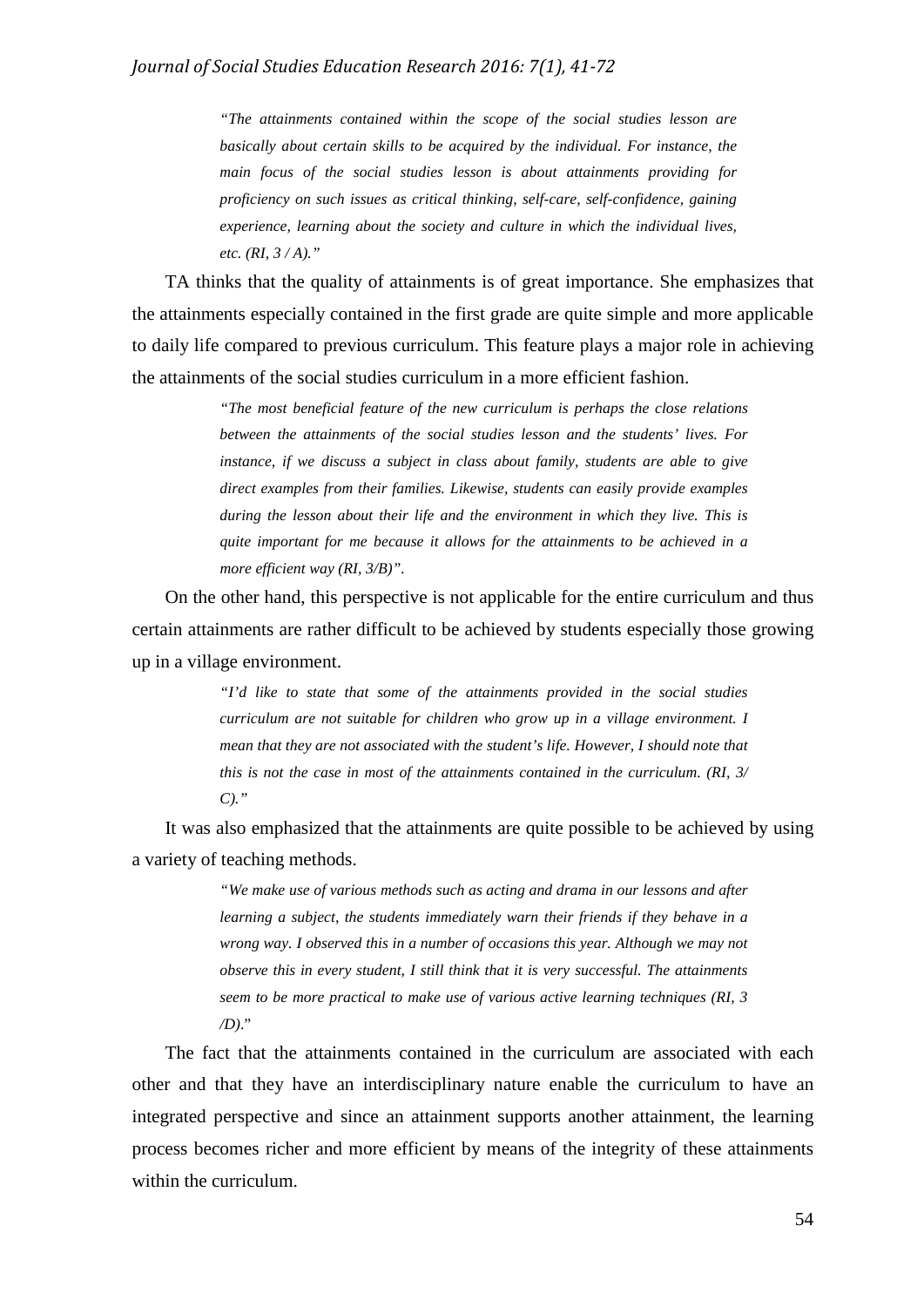*"The association of an attainment contained in a theme of the social studies lesson with other themes and attainments are indicated. This feature contributes positively to the learning process especially in terms of the review of a lesson as well as associations with other subjects contained within the scope of the lesson. (RI, 3/E)".*

Furthermore, the fact that the attainments contained in the curriculum are presented at a simple and elementary level is considered significant according to TA.

> *"These attainments (contained in the social studies curriculum) are brilliant. That is to say, the curriculum is not like a crash program. The attainments are quite simple. I am able to teach an attainment within 4 hours. Students efficiently associate these attainments with their life within these 4 hours and thus, I observe very positive results about it (RI, 3 /F)."*

#### *Social studies curriculum and content*

One of the four components of a curriculum is content (Demirel, 2007). It is important to design the content as it is an essential factor for achieving the attainments contained in the curriculum. Designing the content in compliance to the pedagogical characteristics of the students and their life experiences plays an essential role in achieving the attainments. TA emphasized that the content of the social studies program is simple.

> *"In my opinion, the number of the attainments is not much but it is enough. Primary school education requires introduction of less attainments and more time for teaching them. In other words, the number of the attainments provides teachers with enough time to teach them. Perhaps, the curriculum could be simpler. It may be better for educational activities. Nevertheless, I think that the new curriculum is simple and plain in terms of the content. Consequently, it is possible to engage in more activities and devote enough time for each attainment (RI, 4 /A)."*

Another dimension about the content is textbooks. TA thinks that the textbook designs and illustrations clearly reflect the content and attainments of the curriculum.

> *"The textbooks are essentially based on illustrations. What I most like in the textbooks is that two pages are completely composed of pictures and subject is summarized by one sentence. This helps the students actively participate in discussion during the lesson and the students simply interpret what they see in the illustrations. How does this work? If the illustrations are about something that the student has not seen in his or her immediate surroundings, we close our textbooks and dream about it. What else can we do? We can give examples from our village or*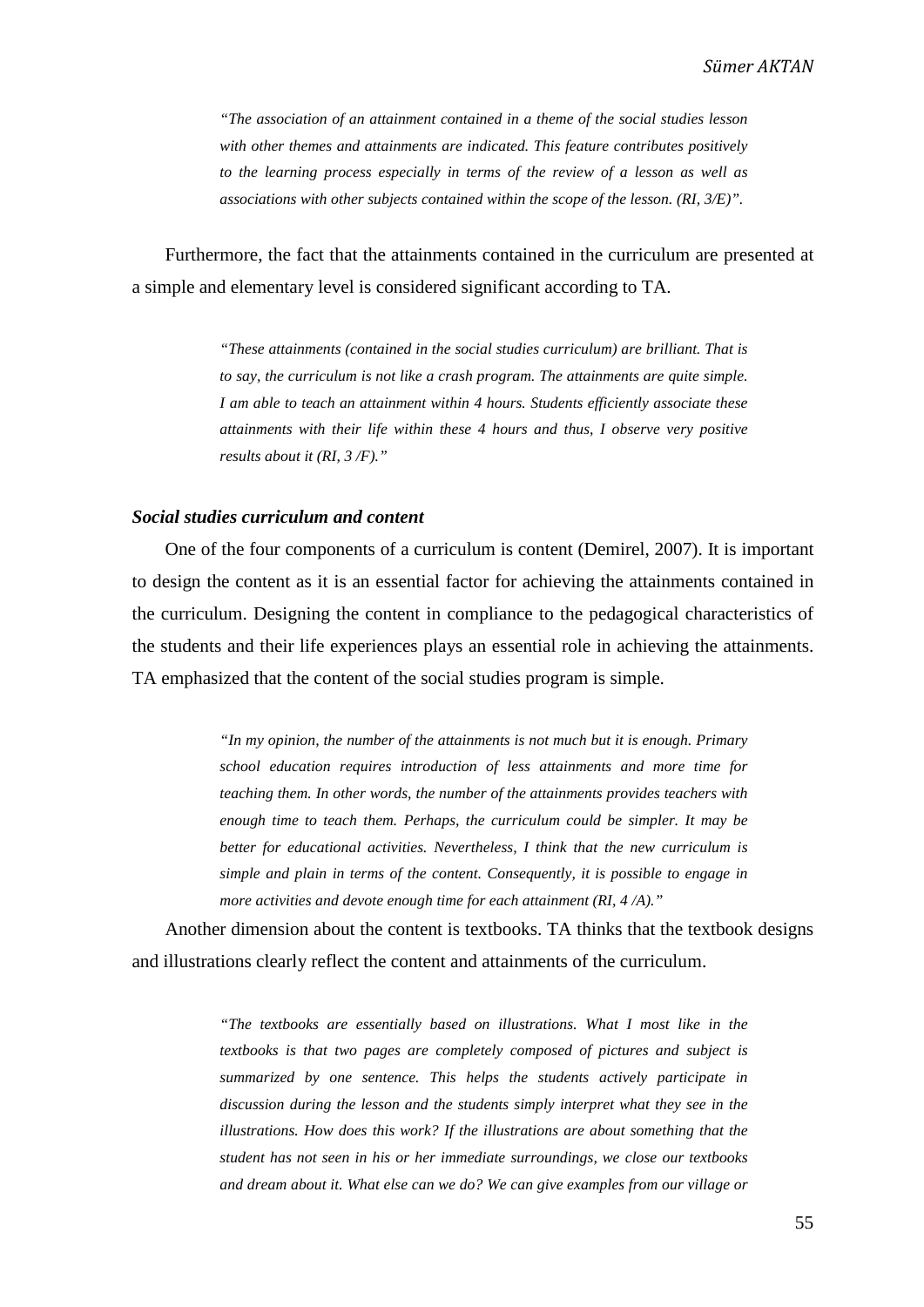*from our environment. In general, the illustrations in the textbooks are quite enough in terms of the context." (RI, 4/B)."*

The design of the textbooks and the fact that the context of the lesson is presented in a simple fashion are also significant contributors to the efficient management of the teaching and learning process by the teacher.

> *"I like the design of the textbooks very much. They are quite practical for teachers. Because, we open our textbooks and the students interpret these pictures. The teacher ensures active class participation as much as possible and students take the floor to talk about the subject during the class. This facilitates the teacher's function and the teacher provides guidance to the students. As we make use of the materials around us, the teacher does not encounter any difficulty to find resources about the lesson. In my opinion, the fact that the context is designed in this way is very helpful to the teacher (RI, 4 /C)."*

> *"We usually do not prefer literal verbalism in social studies lessons. The lesson is primarily based on the interpretations of the illustrations by the students. In other words, the interpretations of the students determine how the lesson will continue. We focus on the themes chosen by the students associated with the illustrations they interpret (RI, 4/ D)."*

The data shows that TA emphasized that the content dimension of the social studies curriculum is presented quite simple and plain. She also stated that these characteristics as well as the design of the textbooks contribute to teaching and learning process to be more efficient through student-oriented activities.

#### *Social studies curriculum and teaching & learning activities*

Based on the constructivist approach which accounts for the philosophy of the new social studies curriculum, playing an active role in the learning process by student-oriented activities is a significant variable that has an influence on the teaching and learning process (Çalışkan, 2015). For this purpose, students make use of activity books in addition to textbooks. Thus, it is possible to carry out activities about the attainments following the associated lesson. Another useful instrument is the teacher's guidebook. Whereas TA thinks that the activities contained within the scope of the curriculum and the teacher's guidebook are quite helpful, she brings forward some criticism about the context of the teacher's guidebook.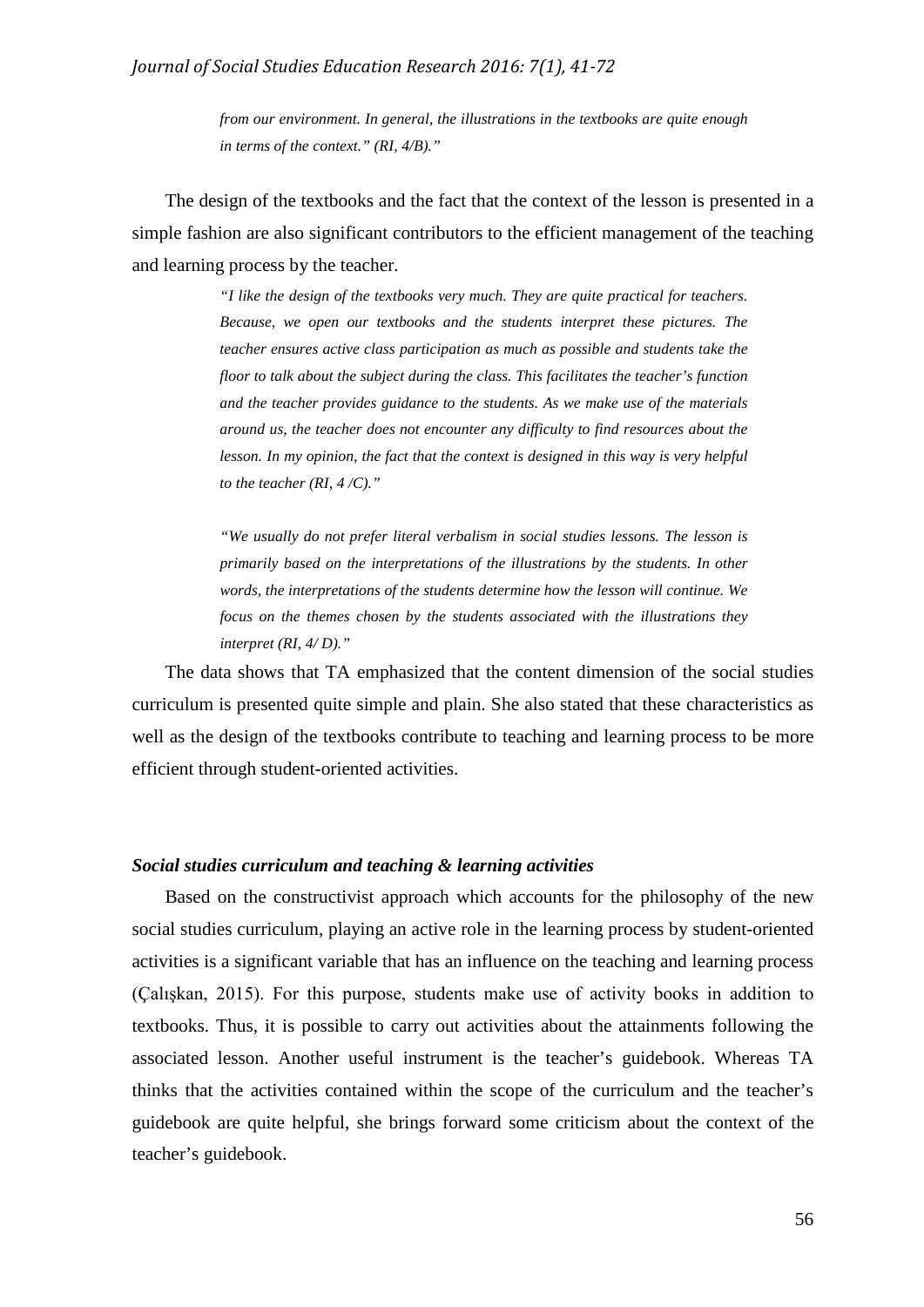"*With regard to the activities contained in the guidebook, it is not possible to apply them all in exactly the same way. Although the attainments are simple, the activities are not economical and they include some activities that are impossible to carry out in a village environment. For this reason, we sometimes modify the activities based on our available resources. For instance, if the activity requires us to buy some materials from the stationery shop, we rather prefer to use available materials (RI, 5/A)."*

TA emphasized the significance of the perspective set forth by the teacher's guidebook with regard to carrying out teaching and learning activities in class and she described the process of teaching social studies lesson as follows:

> *"Students have textbooks and workbooks about the social studies lesson. The first page contains questions about familiarization. Firstly, we ask these questions to the students and the students answer the questions based on their life experiences. Then we look at the illustrations in the book. We discuss about the illustrations. The lesson is completely based on speaking and answering the questions. We make use of acting and drama especially about certain subjects. After completing a subject, we follow the activities contained in the workbook (RI, 5/B)."*

The observation records about the lesson confirm the description provided by TA about teaching of the lesson. Based on the observations, TA carried out various activities in the beginning of the social studies lesson with an aim to draw the attention of the students to the lesson in addition to using question and answer teaching method and she made use of student-oriented activities as much as possible within the scope of teaching and learning activities. In consideration of teaching and learning activities, TA is of the opinion that both the curriculum and the teacher's guidebook overlook village schools.

> *"Honestly, village schools are overlooked within the framework of activities contained in the curriculum. Although the attainments have been presented in a simple fashion, the activities have been intended for urban schools. If the teacher focuses on the attainments and designs the activities individually, there is no problem. However, if the teacher focuses on both the attainments and activities and attempts to carry out these activities, he or she would encounter a number of problems. In other words, we ask ourselves what do we intend to provide students with this attainment? We comprehend the answer to this question and then we intend to find examples about these attainments from our lives and immediate environment to include in the teaching and learning process. Otherwise, most of the activities are not suitable for the students in general because these students did not experience anything like these in their life before. On the other hand, I think that the*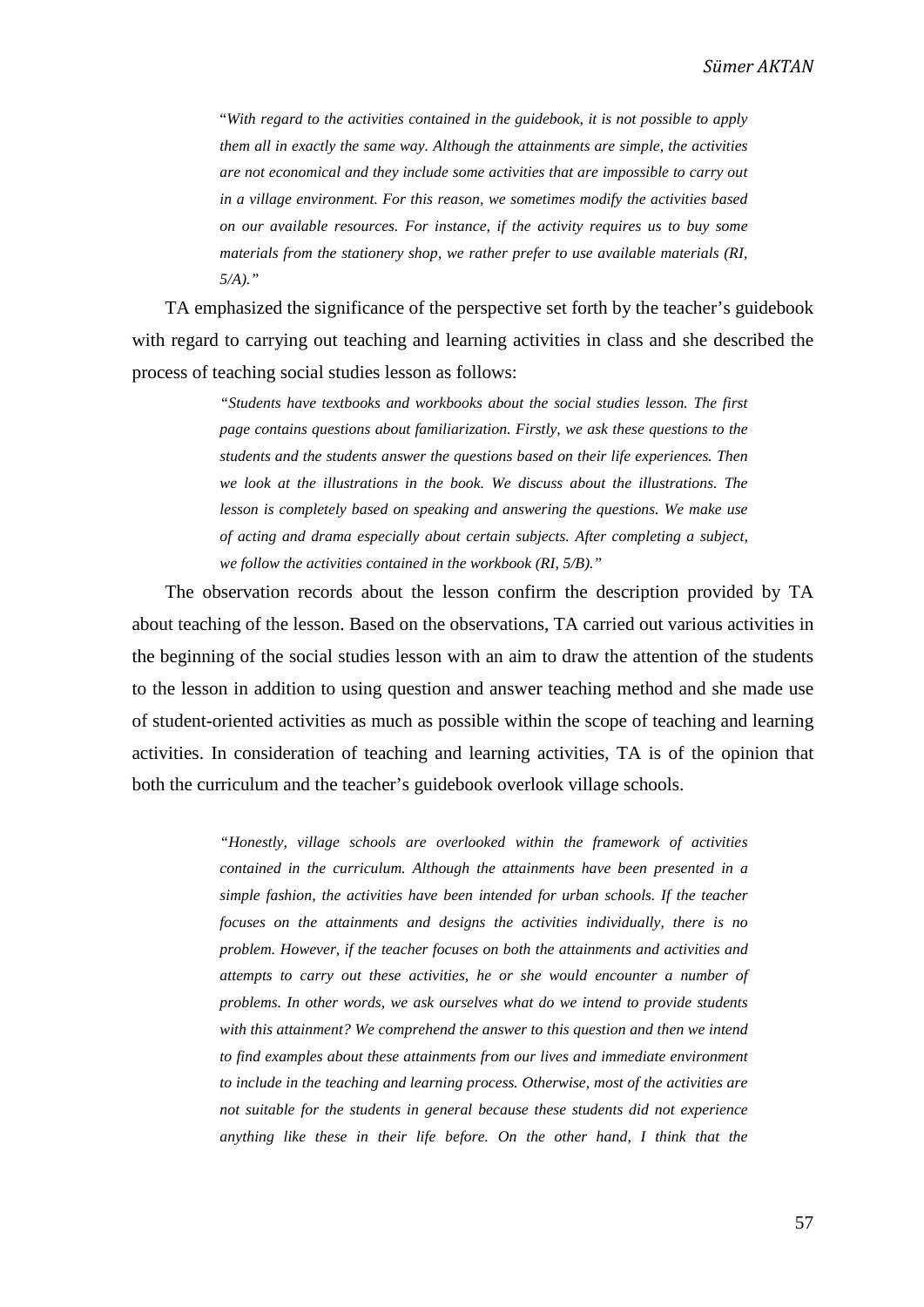*attainments are simple enough and they are fine but teachers in village schools should make more efforts than teachers in urban schools. (RI, 5/C)."*

#### *Social studies curriculum and evaluation process*

One of the four main elements of the curriculum is evaluation (Demirel, 2007). Assessment and evaluation activities have a crucial place in the determination of the achievement of the attainments during the teaching and learning process and also decision making about the quality of this process. Evaluation within the scope of the social studies lesson especially for the first 3 grades bears a number of differences compared to the subsequent grades. The social studies curriculum emphasizes that the evaluation in the first 3 grades should be based on the participation of the students to the learning process rather than written examinations and multiple-choice tests (MEB, 2009). TA adopts this emphasis provided by the social studies curriculum.

> *"In general, active participation of the students to the discussion of the subjects is very important for me with regard to evaluation. In my opinion, it is more important to evaluate students based on their participation to the discussions taking place during the class rather than evaluation based on written exams. I observe students during class. I pay attention to class participation in my observations. As a matter of fact, it is almost impossible for a student to avoid class participation within the scope of this lesson because the examples are based on their environment and their families. In addition, evaluation is also possible based on the scales contained in the teacher's guidebook for social studies. However, I think observation and active class participation are more important (RI, 6 /A)."*

According to TA, the most important factor to determine students' success is based on their active class participation. TA considers class participation, playing an active role during the learning process and assuming responsibilities during the class are efficient criteria for evaluation. On the other hand, TA emphasized that some evaluation activities contained in the teacher's guidebook are not suitable for village schools.

> *"Although the teacher's guidebook is quite useful, some dimensions of evaluation as well as teaching and learning processes overlook the conditions of village schools (RI, 6/B)."*

> *"Whether such applications as product file or scaled grading key contained in the curriculum may be applicable for village schools especially for the first three grades was not taken into account. In my opinion, the most efficient evaluation within the scope of the social studies lesson during the first three years of primary school should be based on the observations of the teacher (RI, 6/ C)."*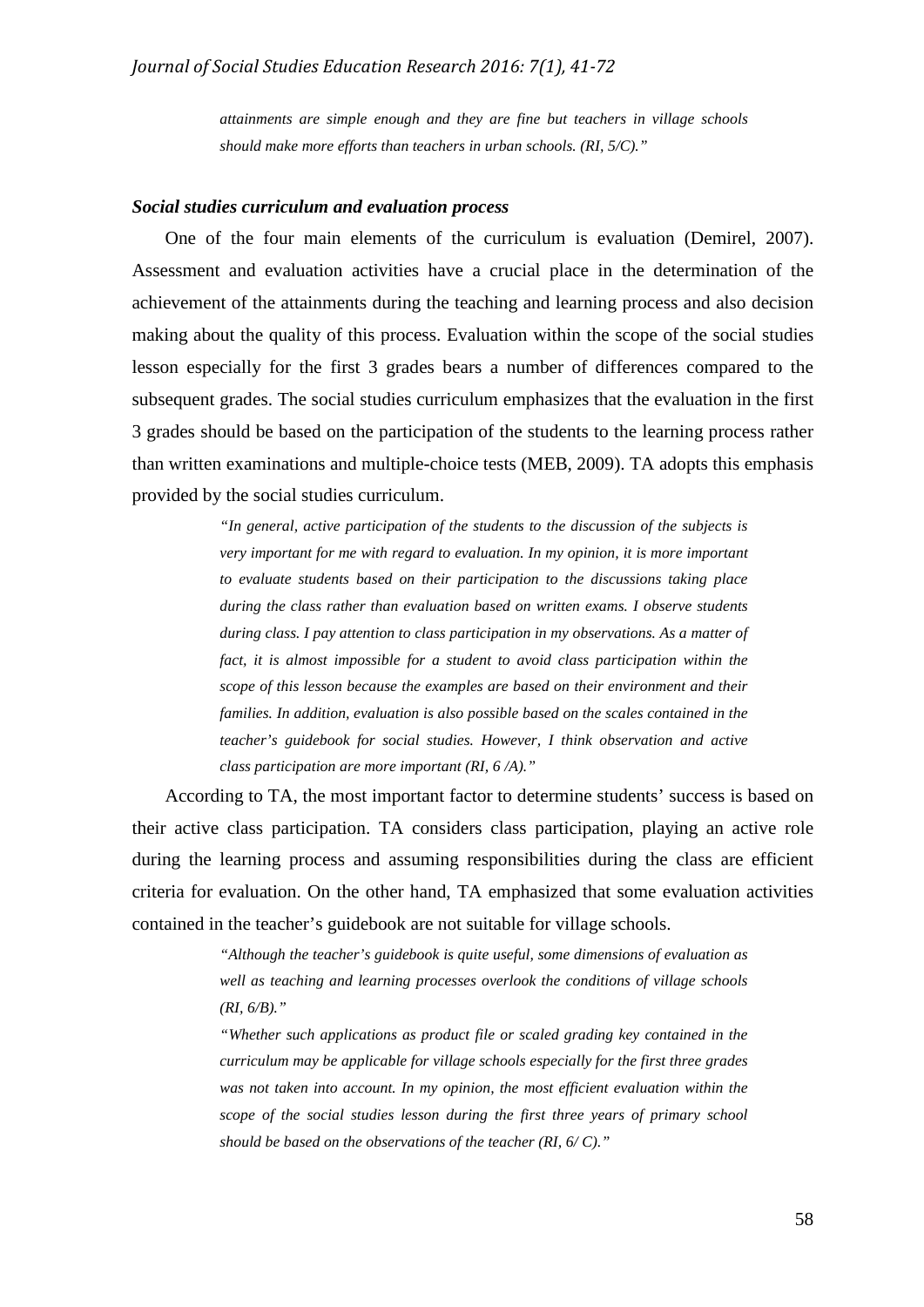An analysis of the opinions of TA on evaluation in general shows that although TA knows about the forms and scales contained in the curriculum, she considers that the level of class participation of the students is more important for the evaluation process. Another problem is that some evaluation activities contained in the curriculum may not be applicable for village schools.

## *Suggestions for more efficient application of social studies curriculum in village schools*

The final theme of the study deals with the questions with regard to the problems encountered in the social studies lesson and these questions are as follows: What can be done for an efficient teaching of social studies lesson? What kind of suggestions can be put forward? TA points out that the drawbacks of the conditions of village schools are one of the most significant problems for the teaching process of social studies lesson.

> *"The new social studies curriculum is a big step. It put forward a new philosophy and a new perspective however village schools have been rather overlooked in this curriculum. In particular, the application of certain teaching and learning activities contained within the scope of the teacher's guidebook and the curriculum is either quite difficult or quite impossible. As far as I understand, the curriculum has been designed based on urban schools. In other words, the curriculum is intended for students going to urban schools. This condition leads to certain problems during the learning process (RI 7/ A)."*

According to TA, another problem is the level of readiness of students. Although TA emphasizes that the new curriculum is remarkably a significant step to contribute to rather restricted dream world of the village students, she states that some problems arise with regard to the application of teaching and learning methods as well as the evaluation activities introduced in the curriculum.

> *"To be honest, I am very upset about the fact that the comments of the students after they have looked at the illustrations are rather limited. This is a common situation in general especially as far as the students in village schools are concerned. Dream world of the students in village schools is not much developed and thus the students are often unable to interpret the illustrations efficiently. Nevertheless, they are still able to make some comments provided that we focus on the illustrations and discuss about them in detail and at length. I also think that the level of the evaluation activities provided in the new curriculum is higher than the level of the students in village schools. (RI, 7 /B)."*

In the context of the aforementioned problems, TA brings forward some suggestions intended for a more efficient teaching of social studies in village schools. She suggests that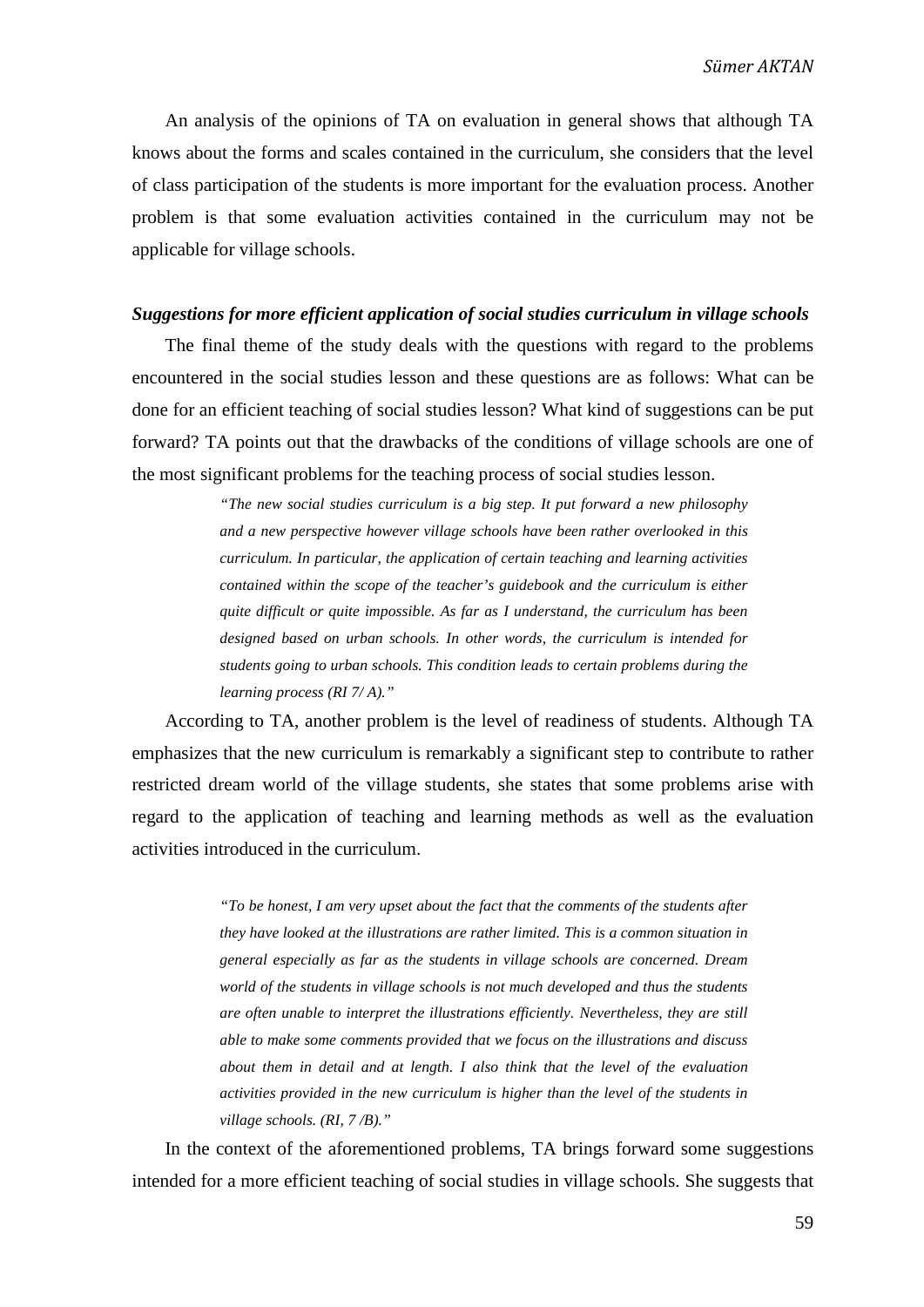the efficient use of information technologies and the Internet would be a significant step in this framework.

> *"Although our school has Internet access, we have some problems about connection speed and quality. In my opinion, we could make efficient use of the Internet for the resolution of the problems encountered in the social studies subjects especially in the teaching and learning process (RI, 7 / C)".*

Emphasizing that the activities and evaluation processes provided in the curriculum and the teacher's guidebook could be reviewed for adaptation, TA thinks that designing a curriculum intended for village schools would be a significant step.

> *"The philosophy of the curriculum is based on student-oriented teaching. This is quite important. On the other hand, a curriculum taking into account the conditions of village schools with multigrade classes could be designed. A life in the village could be more emphasized and thus the students would be able to give more examples from their environment during teaching activities (RI, 8 / D)."*

TA thinks that introduction of activities encouraging students to participate more actively in teaching and learning process and providing activity books in this respect would be more useful than allocating time for some unnecessary bureaucratic procedures contained in the scope of the curriculum.

> *"The curriculum requires certain evaluation scale forms to be filled. We are also required to fill up other documents. For instance, a supervisor visits the school and asks whether I filled up a certain form or performed a certain task. As a teacher, we are required to carry out these tasks but it would be more efficient to allocate time for various teaching activities instead of these bureaucratic procedures. For instance, I think that additional activity books could be designed and provided to teachers (RI, 8 / E).*

Amongst the suggestions put forward by TA for more efficient teaching of social studies lesson, the following suggestions are significant: the curriculum should also take into account the conditions of village schools, the quality of internet access should be increased and learning environment with the Internet support should be provided. In addition, the conditions of village schools with multigrade classes should be considered and more comprehensive activity books should be provided to be used in these schools.

#### **Conclusions**

In this case study, the opinions of a classroom teacher instructing in a village school with multigrade class on the nature of social studies and the social studies curriculum were analyzed and identified based on the questions designed within the scope of three main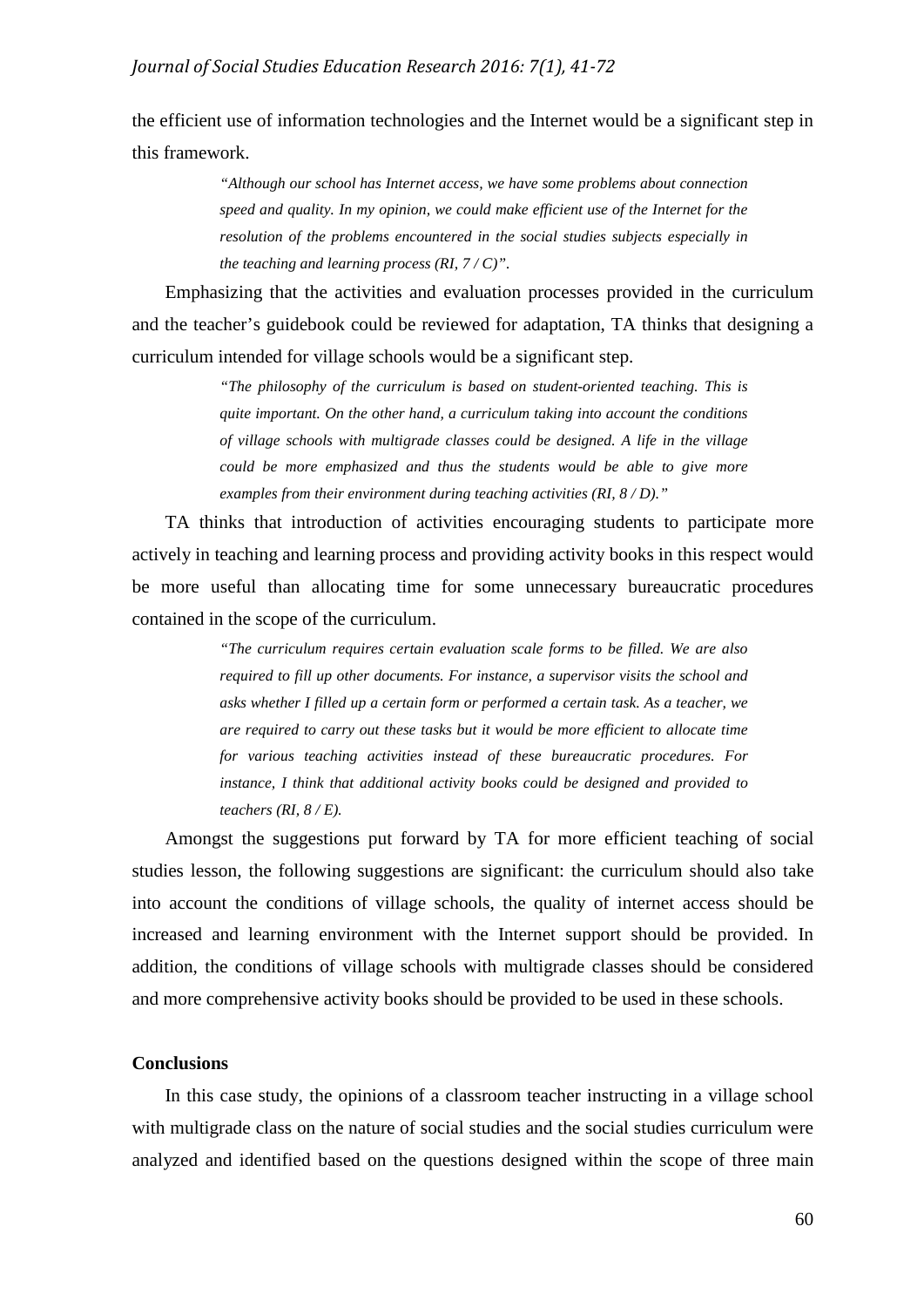themes titled as *the nature of the social studies lesson*, *opinions on the social studies curriculum* and *opinions on more efficient application of the social studies curriculum in village schools*.

Based on the findings obtained from the study, the teacher participated in the study maintained a consistent perspective about the nature of social studies. TA perceives social studies as a lesson that helps students acquire a good character and provides an insight to understand the society in which they live. In particular, TA makes a good point by emphasizing that social studies as a lesson which helps students build a good character and make sense of the culture of the society in which they live is the core component and focus of the primary school curriculum as a whole. Within the scope of the issues emphasized in the social studies curriculum and in consideration of TA's emphasis on the contributions of the social studies lesson to an individual to become a productive and capable citizen among the society, TA indeed displays a comprehensive perspective on the nature of the social studies lesson. Based on the literature review of the descriptions of social studies, the perceptions of TA about the nature of social studies have also been found to be consistent. For instance, Sönmez (2005) described social studies as a process of association based on proof provided by environmental and social reality whereas Öztürk and Dilek (2005) described it as a lesson that enables primary school students during the first three grades to acquire basic behaviors required to become a good individual and a good citizen in addition to adapting to their environment as a productive individual with good nature. The fact that the teacher comprehends the nature of social studies or more precisely the fact that the teacher has a consistent and realistic perspective about the objectives, development process and the function of social studies has a crucial effect on the perception about teaching of the lesson. Based on the process of interview with TA and class observations, the student-oriented activities carried out by the teacher in the social studies lesson and the fact that she pays attention to the attainments result from the teacher's perspective about the nature of social studies. As a matter of fact, this issue was greatly emphasized in the interviews with TA during the analysis process. The fact that the teacher had a full grasp of the nature of the teaching field was also a crucial variable for the expectations and attitudes of the teacher towards the lesson (Fishman *et al.*, 2013). In this context, this finding obtained from the research was also consistent with the literature (Bartos & Lederman, 2014; Cess-Newsome, 1999; Morine-Dershimer & Kent, 1999; Nilsson, 2008; Nilsson & Loughran, 2012).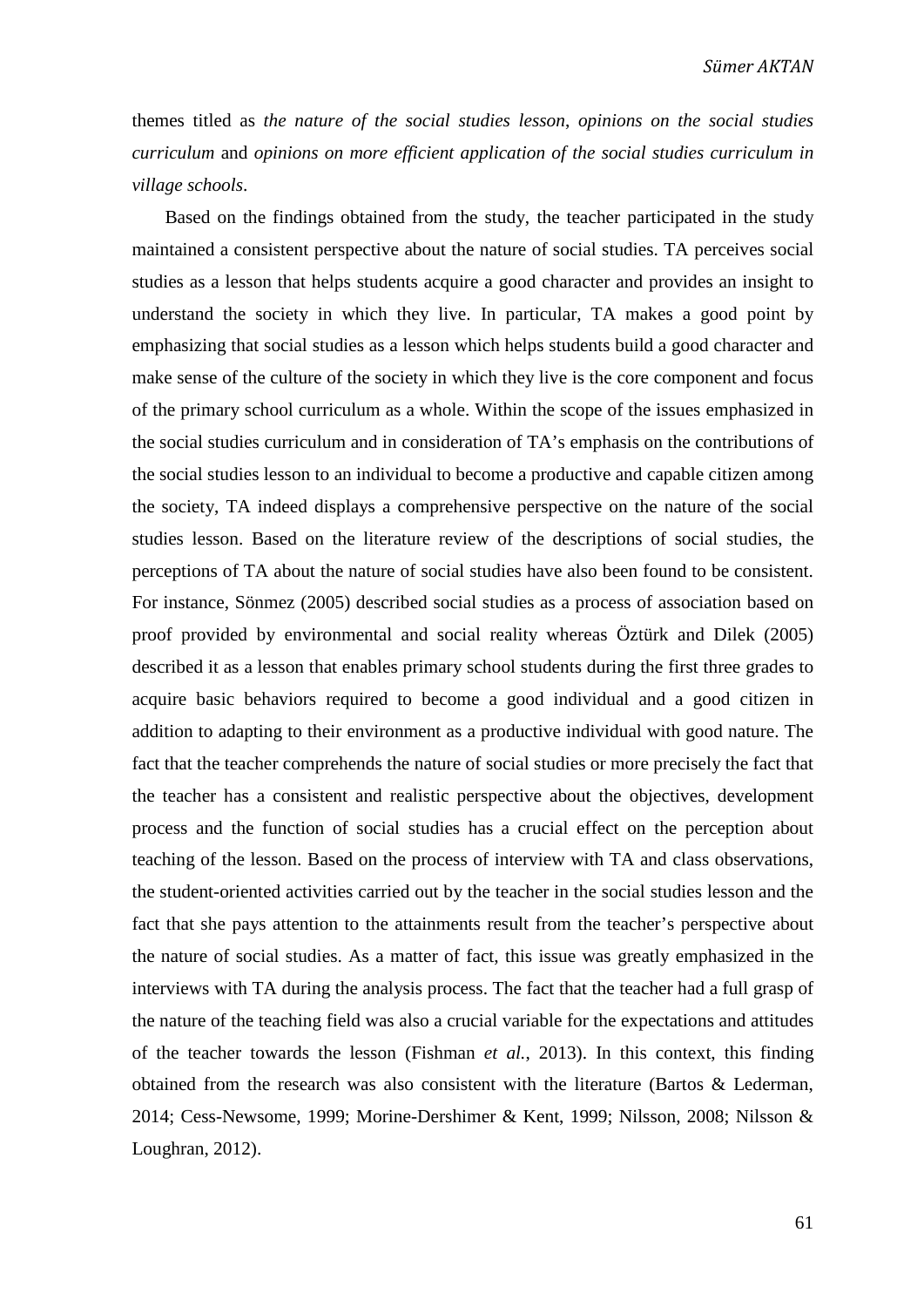# *Journal of Social Studies Education Research 2016: 7(1), 41-72*

The opinions on the social studies curriculum have been obtained within the context of the elements of the curriculum. In this scope, the opinions of the teacher on the attainments have been obtained in the first place. TA thinks that the attainments are in the core of the social studies curriculum. TA stated that although most of the attainments are applicable for the intellectual level of the students, she considered that some attainments were designed without taking into account village schools and schools with multigrade classes. A review of various studies on the social studies curriculum indicates similar findings to those included in this study. The findings of the studies conducted on this subject indicate that the attainments contained in the new curriculum overlook the conditions of multigrade classes and village schools (Gür, 2009; Sınmaz, 2009; Kazu and Aslan, 2012; Kudal and Altun, 2012).

An analysis of the opinions on the social studies curriculum and its context indicates that the teacher participated in this study has positive opinions on the contextual structure of the curriculum. In particular, TA emphasized that the design of the textbooks and workbooks clearly reflects the spirit of the curriculum whereas she stated that it is very important in terms of teaching purposes that the curriculum has been designed in a simple and straightforward fashion. This finding of the study is also consistent with the findings of other studies on this subject. Kazu and Aslan (2012) also stated in their research that teachers in general favor the contextual elements of the curriculum and textbooks whereas Gözler (2009) has also obtained similar findings. In addition, Voltz, Sims & Nelson (2010) also emphasized that the textbooks, interactive applications, and workbooks used during the teaching process had a positive contribution to the students with regards to focusing on the lesson.

An analysis of the opinions on teaching and learning activities within the scope of the social studies curriculum indicates that TA adopted student-oriented activities in line with the principles stipulated in the curriculum. On the other hand, TA stated that she was unable to make efficient use of some activities contained in the teacher's guidebooks since these chapters of the curriculum were designed based on urban schools in general. Nevertheless, she points out the fact that the textbooks and workbooks intended for the students are quite practical and useful in terms of teaching and learning activities. Kazu and Aslan (2012), as well as Gözler (2009) stated in their studies that teachers are often unable to make efficient use of some activities contained in the new curriculum although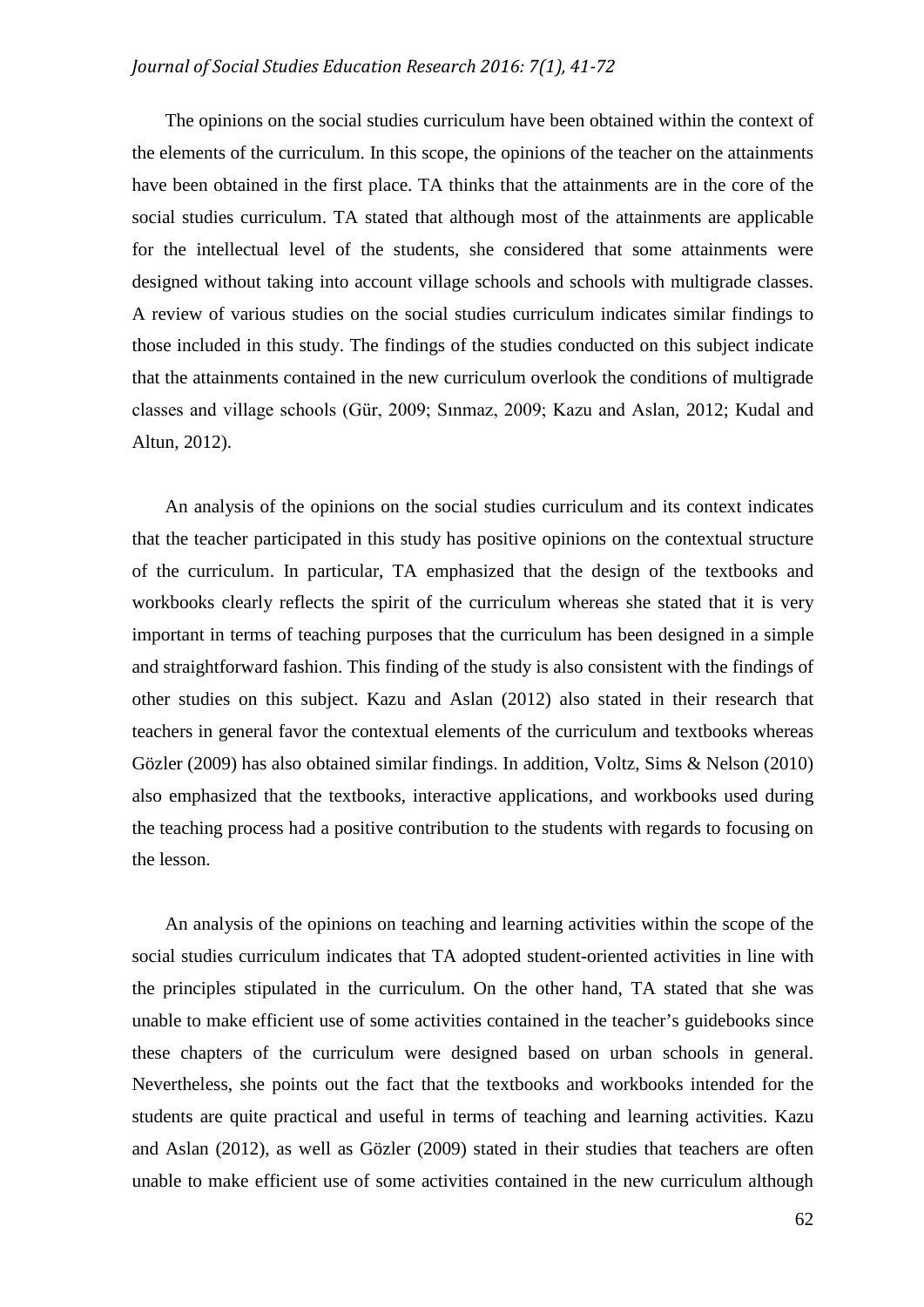they consider such activities would be beneficial. As a matter of fact, Dursun (2006) and Dalka (2006) stated that the activities contained in the new primary school curriculum were not efficiently applicable for schools with multigrade classes. In this context, the findings of this study are consistent with the findings of the previous studies. The findings obtained under this heading were also consistent with the foreign literature. In a study in which the integration of the information technologies to teaching and learning process was discussed, Buabeng-Andoh (2012) emphasized that environmental factors had both positive and negative effects on the teaching process undertaken by teachers. This condition is also considered to be influential in the motivation process. The students in the classrooms with relatively better environmental conditions compared to those of other classrooms were found to have higher motivation levels for their lessons. In this context, the methods and techniques used during teaching and learning process were also considered to be crucial variables (Dinç & Doğan, 2010; Entwisle, 2013; Schunk, Meece, & Pintrich, 2012).

Based on the analysis of the answers provided under Social Studies Curriculum and Evaluation Process, it was found out that the evaluation activities of the curriculum are in line with the constructivist approach but such activities are often inapplicable for village schools with multigrade classes. Some of the possible causes of this case are composed of factors such as class structure (at least two classes are instructed in one classroom), conditions of the village, and lack of class equipment for teaching and learning purposes. A review of literature indicates similar findings have been obtained in previous studies (Gündoğar, 2006; Kazu and Aslan, 2012; Özden, 2005; Yıldız, 2009). As a matter of fact, the literature demonstrated that the conditions surrounding teachers had an influence on the quality of the applications during the practice of the activities included in the constructivist evaluation applications and the curriculum. Windschitl (2002) emphasized that the challenges encountered by teachers emerge as an important problem in practice. Onosko (1991) stated that any problem encountered by teachers was a challenging obstacle against the achievement of high-level thinking skills and indicated that this obstacle resulted that the lessons focused on lower cognitive products. Furthermore, Killen (2012) indicated that unfavorable classroom size and technological incapacity could be considered as significant disadvantages to hinder an effective teaching and learning process.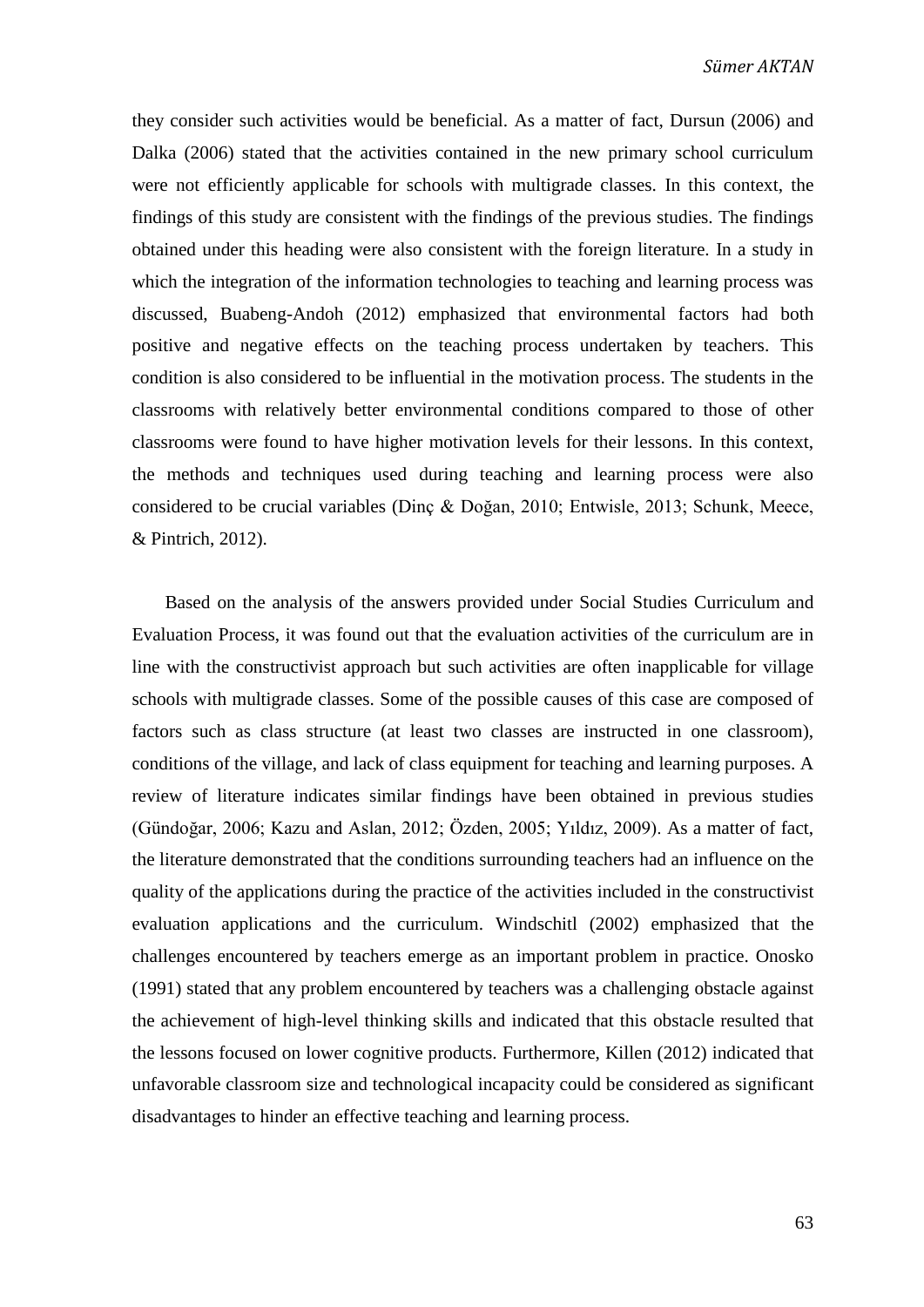# *Journal of Social Studies Education Research 2016: 7(1), 41-72*

The final question of the study is associated with suggestions about more efficient application of the social studies curriculum in village schools and schools with multigrade classes. The findings related to this question indicate that the teacher's guidebooks and some of the attainments contained in the curriculum have been designed without taking into account the conditions of village schools. Furthermore, it is also suggested that evaluation activities could be designed in a simpler fashion and the number of bureaucratic documents required to be filled with regard to the teaching process could be reduced so as to enable the teacher to focus on the teaching process in a more efficient way. Other suggestions include more efficient provision of the Internet access and improvement of the Internet connection speed with an aim to deal with the problems encountered during the teaching process. Designing a new curriculum intended for village schools and provision of more equipment to village schools for the purposes of teaching and learning process would contribute significantly to more efficient teaching of the social studies lesson. A review of literature with regard to this question of the study indicates that similar findings have been found in previous studies (Özden, 2005; Kazu and Aslan, 2012; Özden, 2005; Priestley & Biesta, 2013; Woods, Dooley, Luke, & Exley, 2014).

# *Suggestions*

- 1- Teachers should be educated in an efficient way prior to serving as a teacher in order to have a sound perspective on the nature of social studies since comprehension of the nature of social studies plays an important role in teaching activities.
- 2- The social studies curriculum and the materials required in association with the curriculum should be reviewed in order to take into account the social and economic conditions of village schools.
- 3- Improvement of the Internet access facilities, connection speed and quality in village schools would contribute significantly to the teaching quality of the social studies lesson. For this reason, the Internet access facilities in village schools should be improved.
- 4- The bureaucratic procedures such as evaluation forms and filling up documents required within the scope of the curriculum should be minimized to help teachers dwell on the problems of teaching and focus on such problems encountered during the teaching process.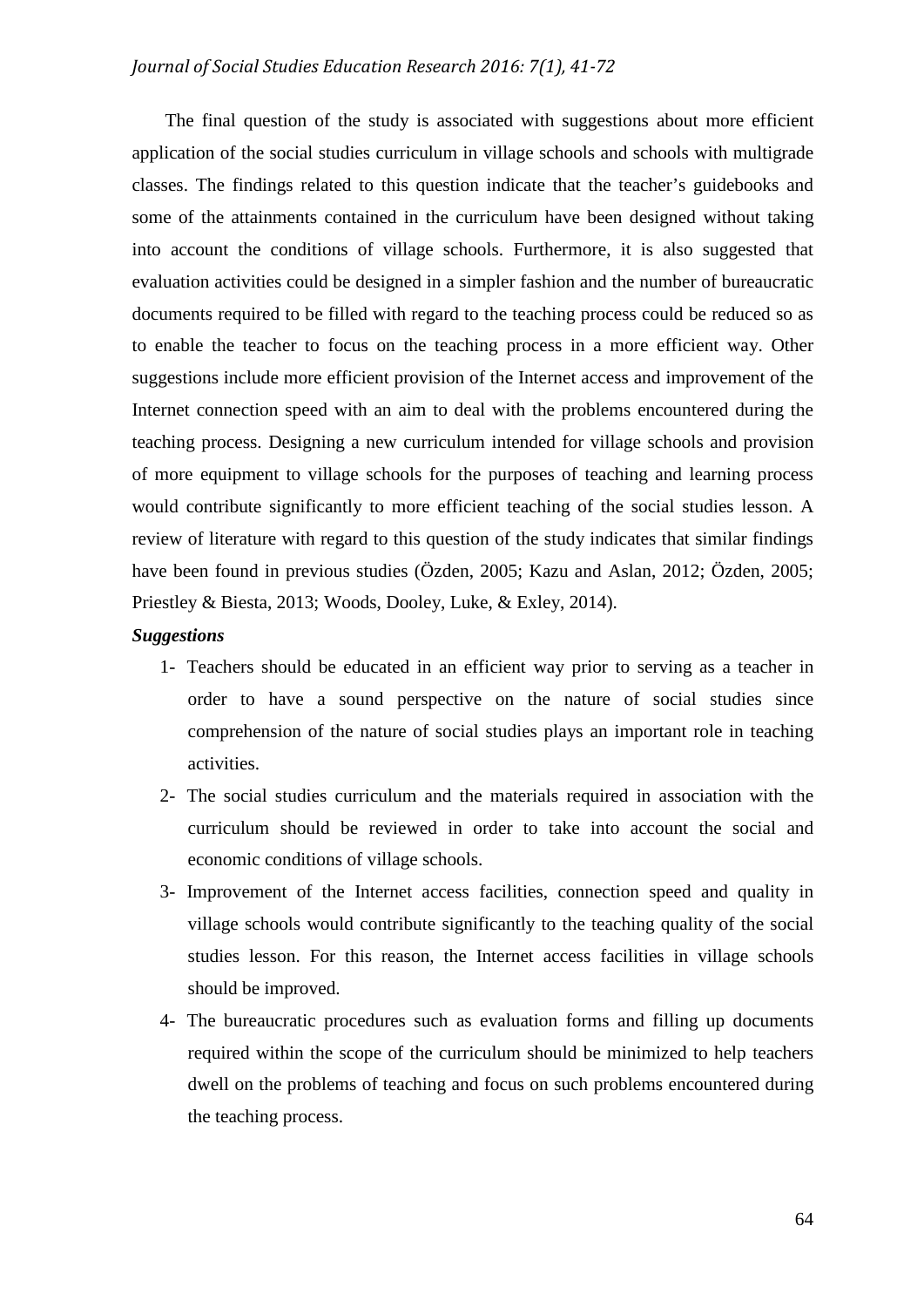5- Workbook sets containing further activities in addition to textbooks and activity books could be designed and provided to village schools with a view to significantly improve the quality of teaching service.

## *Recommendation for Further Studies*

This study was conducted in a small village school with idiosyncratic conditions. In this context, the level of generalization of case studies can be considered to be lower compared to that of quantitative studies; however, they may provide guidance to quantitative studies through the extensive and comprehensive information they obtain. From this point of view, conducting a study on a larger sample and conducting a survey on the teachers instructing in a multigrade class may significantly contribute to the generalization of the findings throughout the world. Similarly, qualitative research on the teachers and school directors may also contribute to the analysis of various aspects related to the subject matter. For example, problems such as teachers' opinions on the technology integration in the social studies lesson, or the effects of constructivist evaluation applications on the academic achievement and attitudes towards the lesson may positively contribute to the quality of teaching of social studies. Moreover, analyses of classroom teachers' perception about the curriculum as well as their commitment to the curriculum and their ability to efficiently apply the curriculum may also contribute to deepening the perspective provided in this study.

## **References**

- Abay, S. (2007). *Birleştirilmiş sınıflarda sosyal bilgiler öğretimindeki sorunlar*. Yayınlanmamış Yüksek Lisans Tezi, On Dokuz Mayıs Üniversitesi Sosyal Bilimler Enstitüsü İlköğretim Ana Bilim Dalı, Samsun: Türkiye.
- Akınoğlu, O. (2002). Hayat bilgisi öğretimi. C. Öztürk ve D. Dilek (Ed.), *Hayat Bilgisi ve Sosyal Bilgiler Öğretimi* (2-11). Ankara: PegemA Yayıncılık.
- Akpınar, B., Turan, M. ve Gözler, A. (2006). Birleştirilmiş sınıflarda görev yapan öğretmenlerin yeni ilköğretim müfredatına ilişkin görüş ve önerileri, *Ulusal Sınıf Öğretmenliği Kongresi, Gazi Üniversitesi Gazi Eğitim Fakültesi* 14–16 Nisan 2006.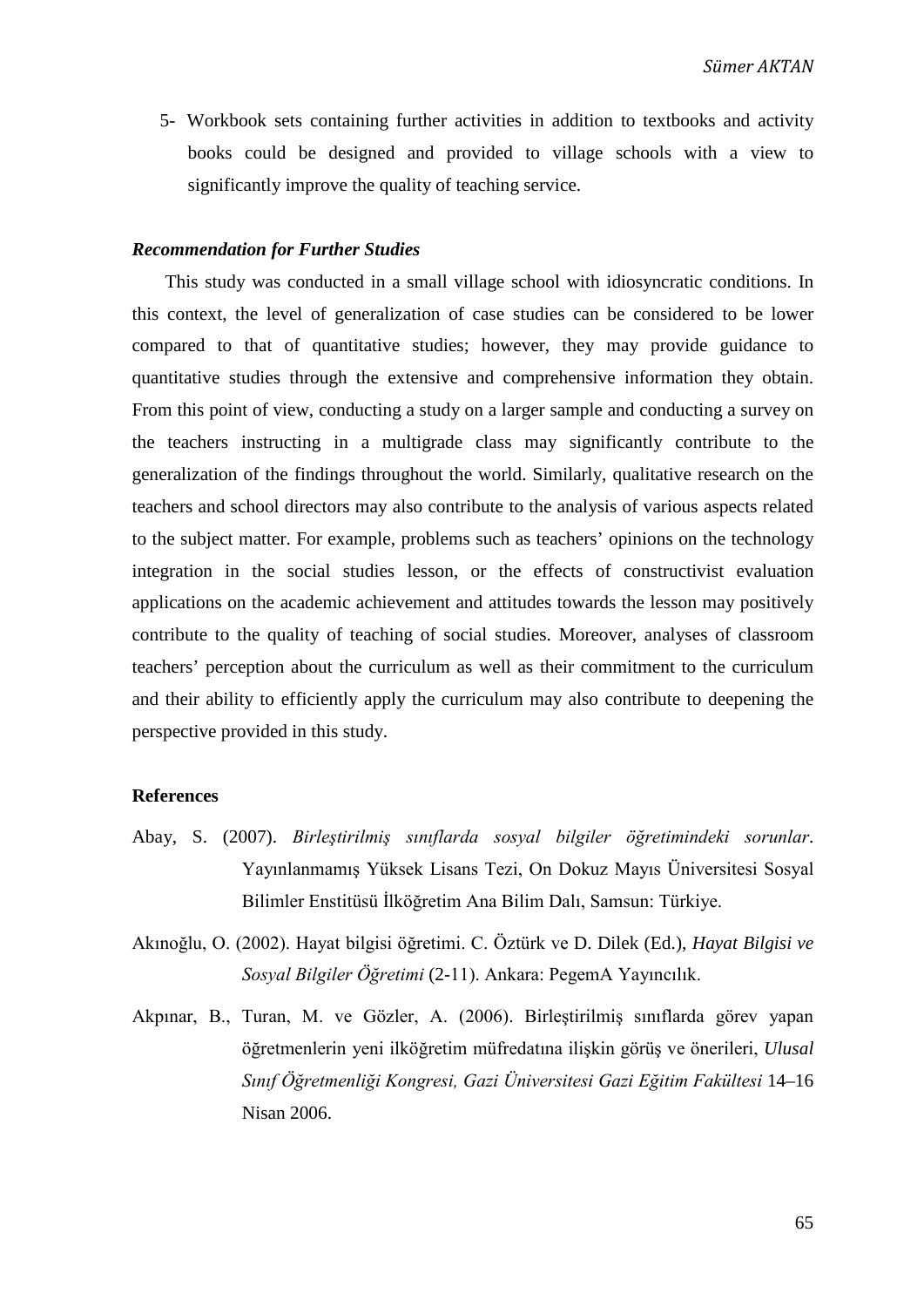- Ata, B. (2006). Sosyal bilgiler öğretim programı. (Ed. Cemil Öztürk), *Hayat bilgisi ve sosyal bilgiler öğretimi: Yapılandırmacı bir yaklaşım*. (70-83). Ankara: Pegem Akademi.
- Aytaç, K. (1992). *Avrupa eğitim tarihi*. İstanbul: Marmara Üniversitesi İlahiyat Fakültesi Vakfı Yayınları.
- Baker, D. P. (2011). The Future of the schooled society: The transforming culture of education in postindustrial society. In M.T. Hallinan (Ed.), *Frontiers in sociology of education*. Springer.
- Bartos, S. A. & Lederman, N. G. (2014). Teachers' knowledge structures for nature of science and scientific inquiry: Conceptions and classroom practice. *Journal of Research in Science Teaching*, *51*(9), 1150-1184.
- Binbaşıoğlu, C. (2003). *Hayat bilgisi öğretimi*. Ankara: Nobel Yayın Dağıtım.
- Brophy, J., Alleman, J., & Halvorsen, A. L. (2012). *Powerful social studies for elementary students*. Cengage Learning.
- Buabeng-Andoh, C. (2012). Factors influencing teachers' adoption and integration of information and communication technology into teaching: A review of the literature. *International Journal of Education and Development using Information and Communication Technology*, *8*(1), 136-155.
- Bugental, D. B., & Grusec, J. F. (2006). Socialization processes. In W. Damon & R. M. Lerner (Eds.), *Handbook of child psychology* (6th ed., Vol. 3). Hoboken, NJ: Wiley.
- Cess-Newsome, J. (1999). Secondary teachers' knowledge and beliefs about subject matter and their impact on instruction. In [Julie Cess-Newsome](http://link.springer.com/search?facet-creator=%22Julie+Gess-Newsome%22) & [Norman G.](http://link.springer.com/search?facet-creator=%22Norman+G.+Lederman%22)  [Lederman](http://link.springer.com/search?facet-creator=%22Norman+G.+Lederman%22) (Eds.), *Examining pedagogical content knowledge* (pp. 51-94). Springer Netherlands.
- Cüceloğlu D. (2004). *İnsan ve davranışı*. İstanbul: Remzi Kitabevi.
- Çalışkan, H. (2015). An investigation into the organization levels of social studies teachers with regard to constructivist learning environments in terms of several variables. *Journal of Social Studies Education Research* (Sosyal Bilgiler Eğitimi Araştırmaları Dergisi). *6*(1). 49-83.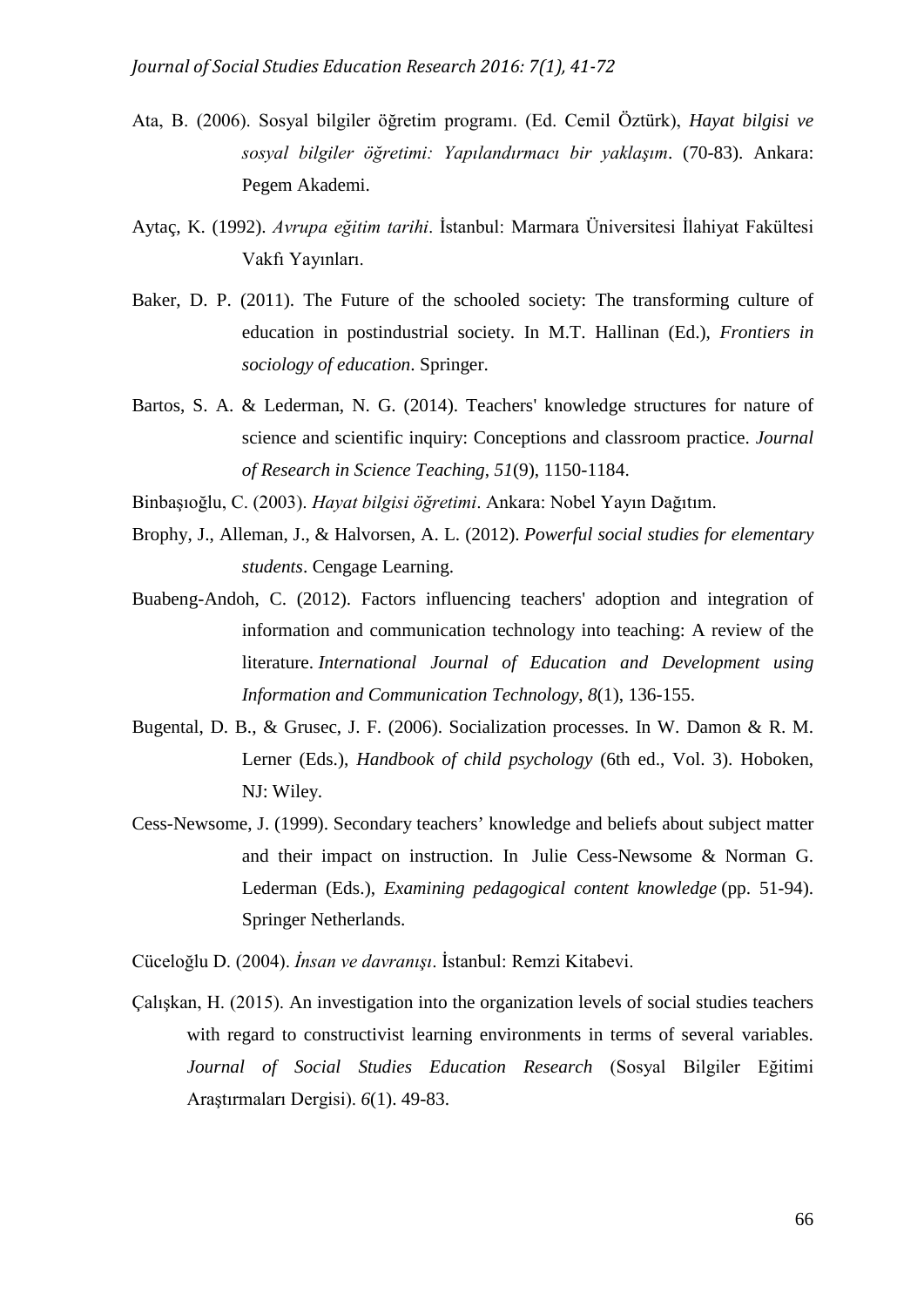- Dalka, S. (2006) Birleştirilmiş Sınıflı Köy Okullarının Problemleri ve Durum Tespiti: Doğu Beyazıt Örneği. *Ulusal Sınıf Öğretmenliği Kongresi, Gazi Üniversitesi Gazi Eğitim Fakültesi* 14–16 Nisan 2006. Ankara.
- Davis, O. L. (1981). Understanding the history of the social studies. In H. D. Mehlinger & O. L. Davis (Eds.), *Eightieth Yearbook of the National Society for the Study of Education: Part II. The social studies* (pp. 19–35). Chicago: University of Chicago Press.
- Davis, L. L. (1992). Instrument review: Getting the most from a panel of experts. *Applied Nursing Research*, *5*(4), 194-197.
- Demirel, Ö. (2007). *Eğitimde program geliştirme*. Ankara: PegemA Yayıncılık.
- Dewey, J. (1916). *Democracy and education*. NewYork: The McMillan Company.
- Dinç, E. & Doğan, Y. (2010). İlköğretim ikinci kademe sosyal bilgiler öğretim programı ve uygulanması hakkında öğretmen görüşleri. *Journal of Social Studies Education Research* (Sosyal Bilgiler Eğitimi Araştırmaları Dergisi). *1*(1). 17-49.
- Dursun, F. (2006). Birleştirilmiş sınıflarda eğitim sorunları ve çözüm önerileri. *Sosyal Bilimler Araştırmaları Dergisi,* (2), 33-57.
- Egemen, B. Z. (1965). *Terbiye ilminin problemleri ve terbiye felsefesi*. A.Ü. İlahiyat Fakültesi Yayınları, Ankara: A.Ü. Basımevi.
- Engle, S. H. & Ochoa, A. S. (1988). *Education for democratic citizenship: Decision making in the social studies*. New York: Teachers College Press.
- Entwistle, N. J. (2013). *Styles of learning and teaching: An integrated outline of educational psychology for students, teachers and lecturers*. New York: Routledge.
- Ertürk, S. (1966). *Planlı eğitim ve değerlendirme*. Ankara: Güzel İstanbul Matbaası. MEB
- Ertürk, S. (1972). *Eğitimde program geliştirme*. Ankara: Yelkentepe Yayınları.
- Evans, R. W., Newmann, F. M., & Saxe, D. W. (1996). Defining issues-centered education. In R. W. Evans and D. W. Saxe (Eds.) *Handbook on teaching social issues*. Washington: NCSS.
- Farris, P. J. (2015). *Elementary and middle school social studies: An interdisciplinary, multicultural approach*. Waveland Press.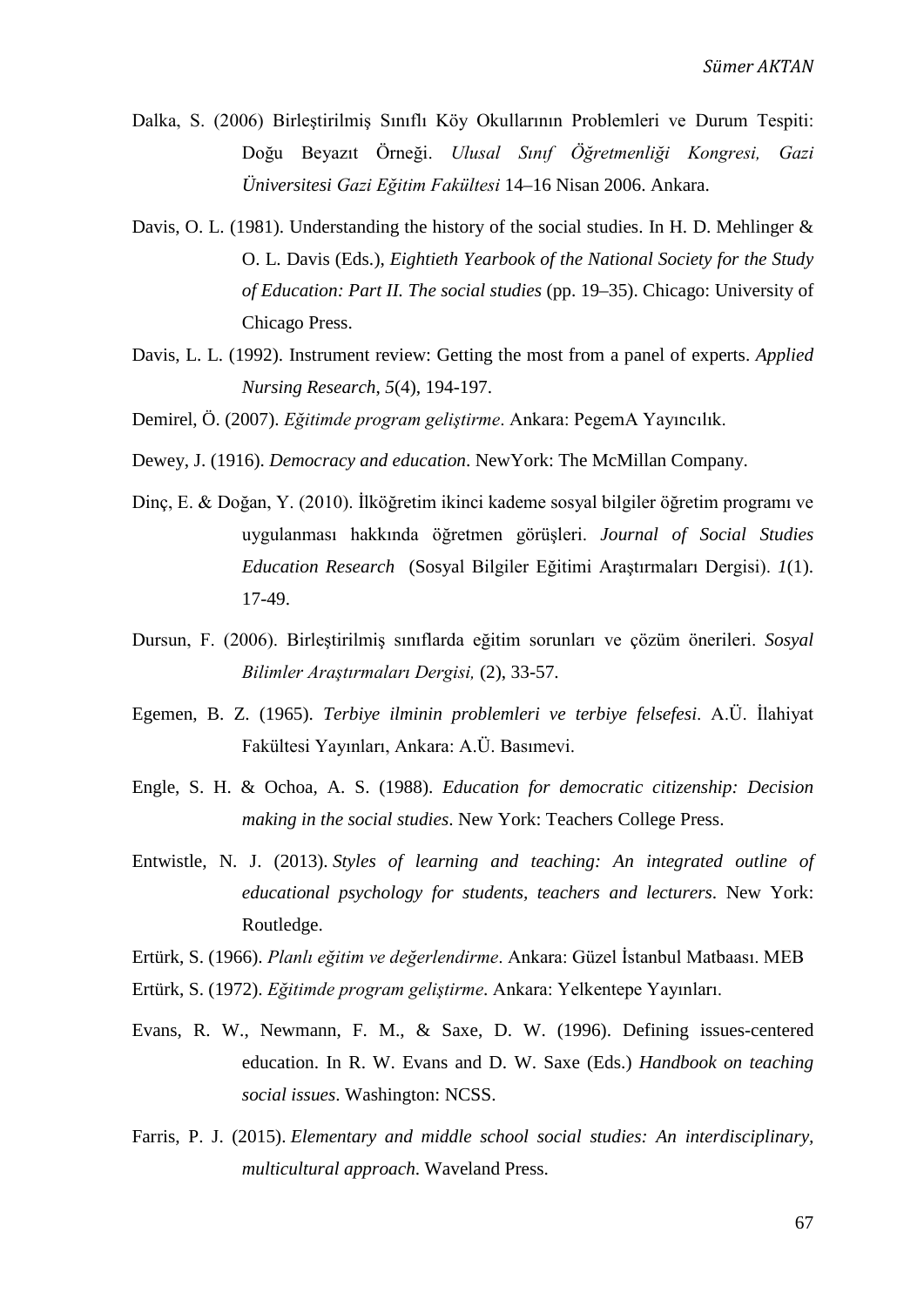- Ferguson, R.F. (1991). Paying for public education: New evidence on how and why money matters. *Harvard Journal of Legislation*, *28* (2), 465-498.
- Fishman, B., Konstantopoulos, S., Kubitskey, B. W., Vath, R., Park, G., Johnson, H., & Edelson, D. C. (2013). Comparing the impact of online and face-to-face professional development in the context of curriculum implementation. *Journal of Teacher Education*, *64*(5), 426-438.
- Fraser, D. (2009). *The evolution of the British welfare state: A history of social policy since the Industrial Revolution*. London: Palgrave Macmillan.
- Funkhouser, B. J., & Mouza, C. (2013). Drawing on technology: An investigation of preservice teacher beliefs in the context of an introductory educational technology course. *Computers & Education*, *62*, 271-285.
- Glesne, C. & Peshkin, A. (1992). *Becoming qualitative researchers: An introduction*. White Plains, NY: Longman.
- Goldhaber, D. D. ve Brewer, D. J. (2000). Does teacher certification matter? High school teacher certification status and student achievement. *Education Evaluation and Policy Analysis*, *22*(2), 129-45.
- Goodman, J., & Adler, S. (1985). Becoming an elementary social studies teacher: A study of perspectives. *Theory & Research in Social Education*,*13*(2), 1-20.
- Gözler, A (2009). Birleştirilmiş sınıflı okullarda görev yapan öğretmenlerin yeni ilköğretim programına yönelik görüşleri. *e-Journal of New World Sciences Academy*, *4*(3), 815-832.
- Gündoğar, A. (2006). *2005–2006 yılında değişen ilköğretim programının uygulanma durumu (Adıyaman İli Örneği)*, Yayınlanmamış Yüksek Lisans Tezi, Fırat Üniversitesi, Elazığ.
- Heater, D. (2001). The history of citizenship education in England. *Curriculum Journal, 12*(1), 103-123.
- Heater, D. (2004). *Citizenship: The civic ideal in world history, politics and education*. Manchester University Press.
- Hertzberg, H. W. (1981). *Social studies reform 1880-1980*. Boulder, CO: Social Science Education Consortium Inc.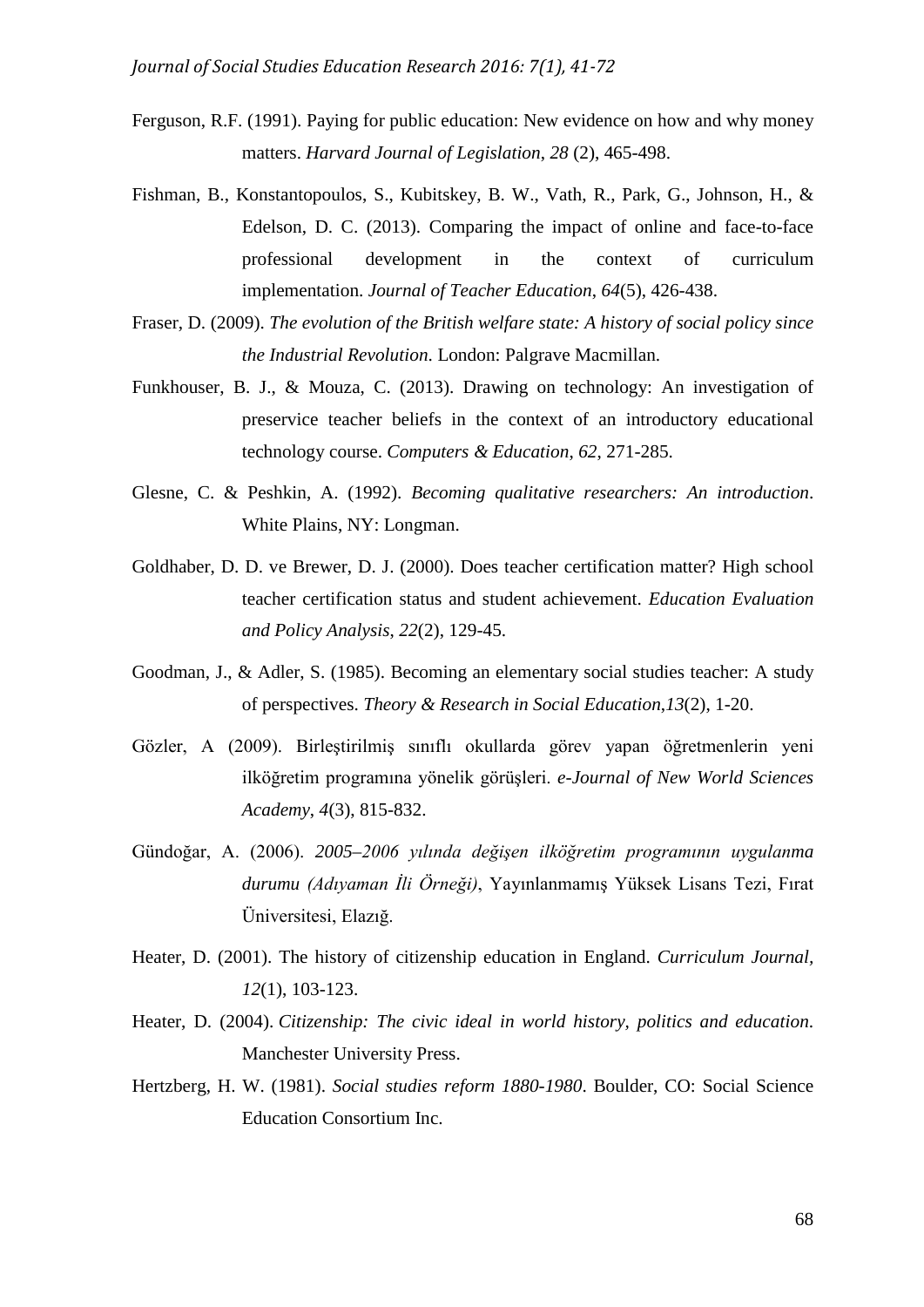- Jorgansen, G. C. (2010). *Unraveling conflicting ınterpretations: A reexamination of the 1916 report on social studies*. Unpublished Doctoral Dissertation. Logan: Utah State University, UMI 3404291.
- Kağıtçıbaşı, Ç. (2013). *Günümüzde insan ve insanlar: Sosyal psikolojiye giriş*. İstanbul: Evrim Yayınları.
- Kanad, H.F. (1963). *Pedagoji tarihi*. İstanbul: Milli Eğitim Basımevi.
- Katz, M. B. (1976). The origins of public education: A reassessment. *History of Education Quarterly*, *16*(4), 381-407.
- Kazu, H. ve Aslan, S. (2012). Birleştirilmiş sınıf öğretmenlerinin hayat bilgisi dersi öğretim programına yönelik görüşlerinin incelenmesi: Nitel bir araştırma. *Turkish Studies*, *7* (2), 693-706.
- Kelly, S. & Carbonaro, W. (2012). Curriculum tracking and teacher expectations: Evidence from discrepant course taking models. *Social Psychology of Education*, *15*(3), 271-294.
- Kenworthy, L.S. (1973). *Guide to social studies teaching* (4th Edition). Belmont, California: Wadswort Publishing Company.
- Killen, R. (2006). *Effective teaching strategies: Lessons from research and practice*. Cengage Learning.
- Kim, C., Kim, M. K., Lee, C., Spector, J. M., & DeMeester, K. (2013). Teacher beliefs and technology integration. *Teaching and Teacher Education*, *29*, 76-85.
- Maarif Vekâleti. (1926). *İlkokul Müfredat Programı*. İstanbul.
- Mayer, D. P., Mullens, J.E., & Moore, M.T. (2000). Monitoring school quality: An indicators report (NCES 2001-030). U.S. Department of Education, National Center for Education Statistics. Washington, DC: U.S. Government Printing Office.
- MEB. (2009). *İlköğretim hayat bilgisi programı*. Ankara: Milli Eğitim Basımevi.
- Merriam, S. B. (1998). *Qualitative research and case study applications in education*. San Francisco: Jossey Bass.
- Milli Eğitim Bakanlığı. (2005). *İlköğretim 1. 2. ve 3. sınıflar hayat bilgisi dersi öğretim programı ve kılavuzu*. Ankara: Devlet Kitapları Müdürlüğü Basımevi.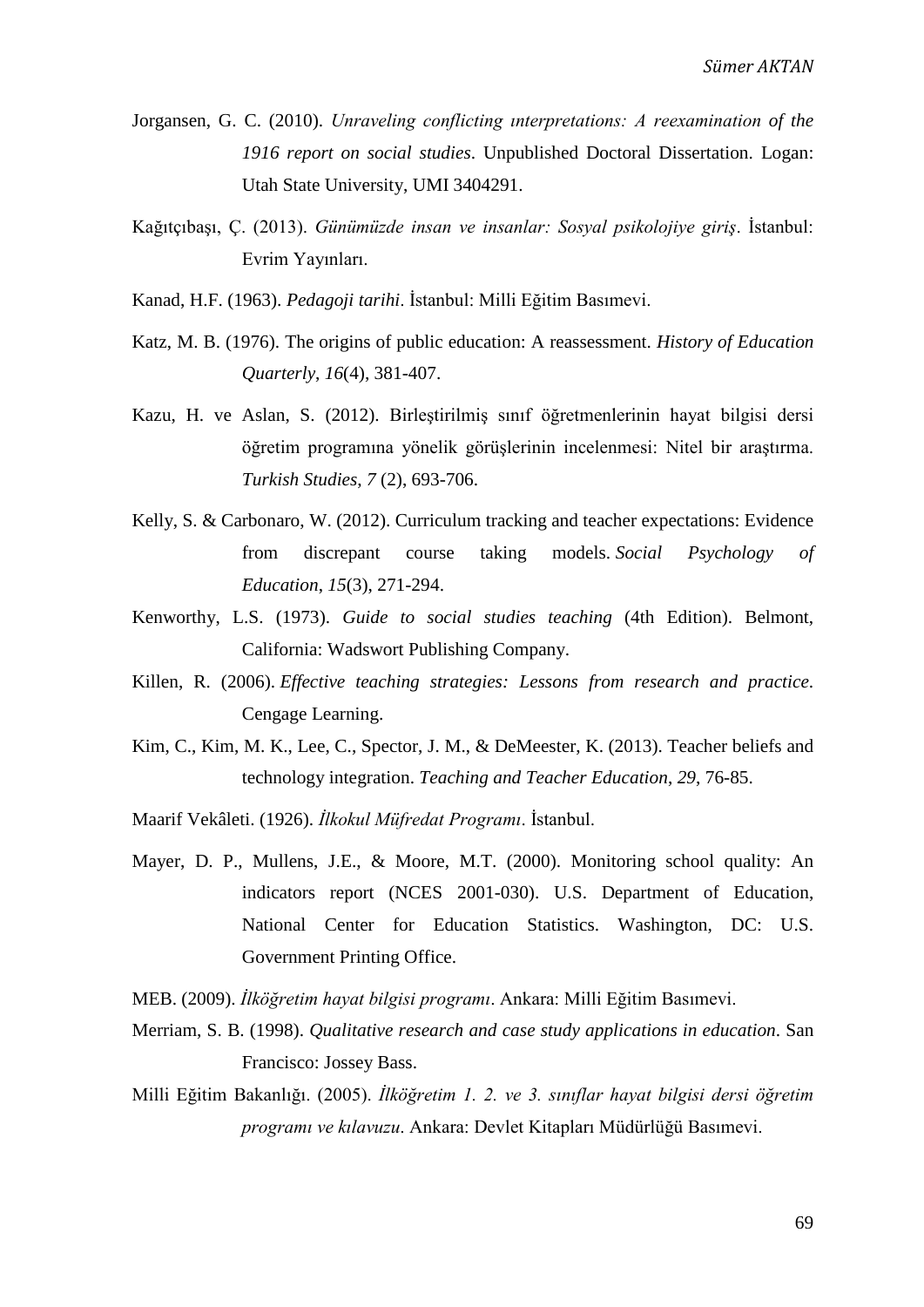- Monroe, P. (1901). *Source book of the history of education: Greek and Roman period*. New York: The MacMillan Company.
- Morine-Dershimer, G. & Kent, T. (1999). The complex nature and sources of teachers' pedagogical knowledge. In [Julie Gess-Newsome](http://link.springer.com/search?facet-creator=%22Julie+Gess-Newsome%22) [Norman G. Lederman](http://link.springer.com/search?facet-creator=%22Norman+G.+Lederman%22) (Eds.), *Examining pedagogical content knowledge* (pp. 21-50). Springer Netherlands.
- Nilsson, P. (2008). Teaching for understanding: The complex nature of pedagogical content knowledge in pre‐service education. *International Journal of Science Education*, *30*(10), 1281-1299.
- Nilsson, P., & Loughran, J. (2012). Exploring the development of pre-service science elementary teachers' pedagogical content knowledge. *Journal of Science Teacher Education*, *23*(7), 699-721.
- Ochoa-Baker, S.A. (2007). *Democratic education for social studies: An issue centered decision making curriculum*. New York: Information Age Publisihng.
- Onosko, J. J. (1991). Barriers to the promotion of higher-order thinking in social studies. *Theory & Research in Social Education*, *19*(4), 341-366.
- Owens, W. T. (1997). The challenges of teaching social studies methods to preservice elementary teachers. *The Social Studies*, *88*(3), 113-120. Öğretmeni İşbaşında Yetiştirme Bürosu Yayınları.
- Özden, Y. (2005). 2004 Yeni hayat bilgisi programının, öğretmen görüşleri esas alınarak değerlendirilmesi (Samsun ili örneği). *Eğitimde Yansımalar VIII: Yeni İlköğretim Programlarının Değerlendirilmesi Sempozyumu*, Erciyes Üniversitesi Eğitim Fakültesi, Kayseri. 440-445, Tekışık Eğitim Araştırma Vakfı, Ankara.
- Öztürk, C. ve Dilek, D. (2005). *Hayat bilgisi ve sosyal bilgiler öğretimi*. Ankara: PegemA Yayıncılık.
- Patton, M.Q. (2002). *Qualitative research & evaluation methods*. London: Sage Publications, Inc.
- Poggenpoel, M., & Myburgh, C. (2003). The researcher as research instrument in educational research: A possible threat to trustworthiness? *Education*, *124*(2), 418-421.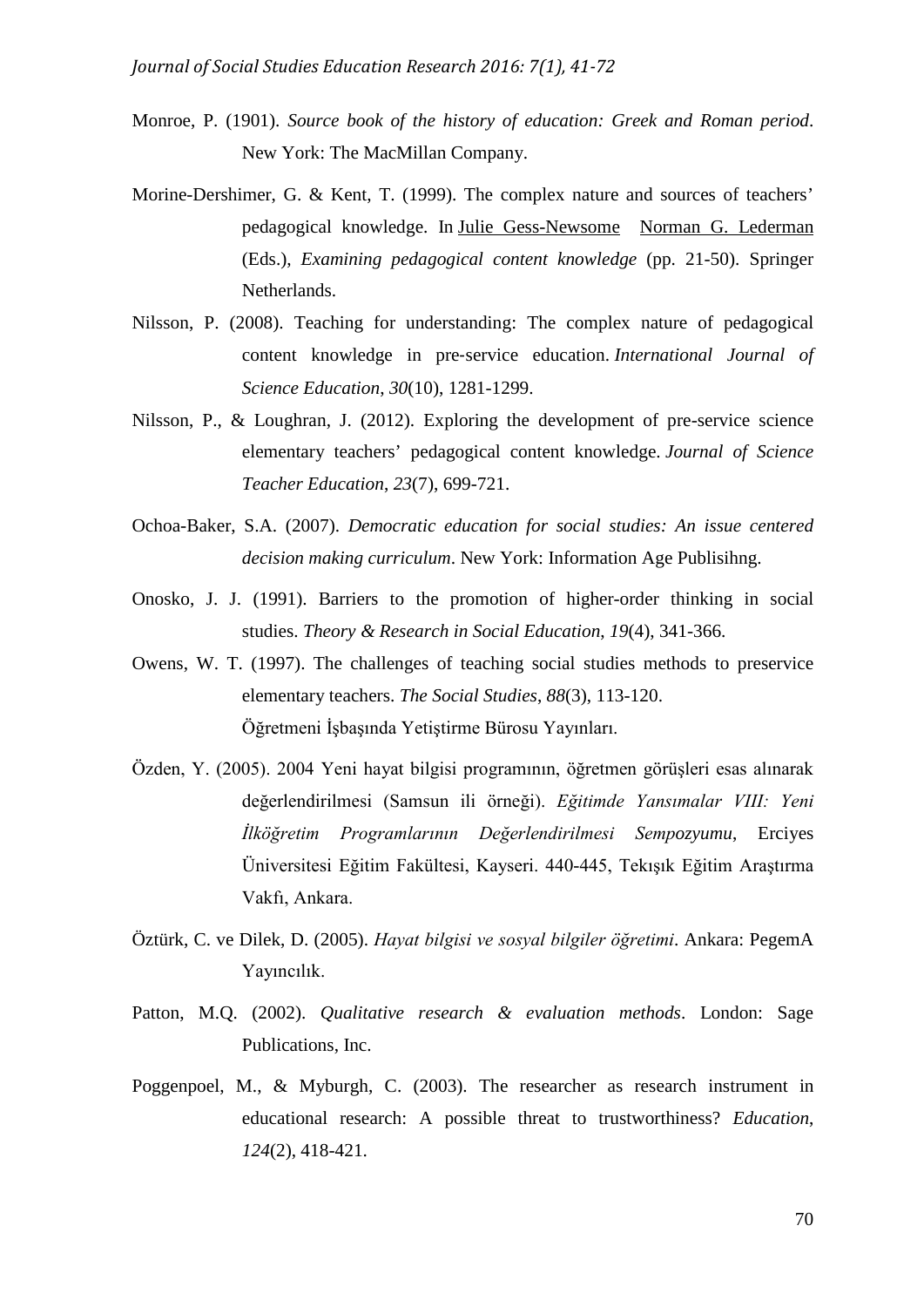- Priestley, M. & Biesta, G. (Eds.). (2013). *Reinventing the curriculum: New trends in curriculum policy and practice*. A&C Black.
- Rapoport, A. (2013). Teacher exchange as a means of social studies curriculum internationalization. *Journal of International Social Studies*, *3*(1), 69-76.
- Schunk, D. H., Meece, J. R., & Pintrich, P. R. (2012). *Motivation in education: Theory, research, and applications*. Pearson Higher Ed.
- Sınmaz, A. (2009). *Birleştirilmiş sınıf öğretmenlerinin yeni ilköğretim programının uygulanmasına ilişkin görüşlerinin değerlendirilmesi* (Düzce İli Örneği). Yayınlanmamış Yüksek Lisans Tezi, Abant İzzet Baysal Üniversitesi Sosyal Bilimler Enstitüsü Eğitim Programları ve Öğretim Ana Bilim Dalı, Bolu: Türkiye.
- Sönmez, V. (2005). *Hayat bilgisi ve sosyal bilgiler öğretimi öğretmen kılavuzu*. Ankara: Anı Yayıncılık.
- Sönmez, V. (2010). *Hayat bilgisi öğretimi ve öğretmen kılavuzu / yeni programa göre düzenlenmiş ders planı örnekleri*. Ankara: Anı Yayıncılık.
- Taba, H. (1962). *Curriculum development: Theory and practice*. New York: Harcourt Brace Jovanovich.
- Tarman, B. & Acun, İ. (2010). Sosyal bilgiler eğitimi ve yeni sosyal bilgiler hareketi. *Journal of Social Studies Education Research* (Sosyal Bilgiler Eğitimi Araştırmaları Dergisi). *1*(1). 1-16.
- Günel, E. & Pehlivan, A. (2015). Küresel eğitim çerçevesinde vatandaşlık ve demokrasi eğitimi ders kitabı ve öğretim programı. *Journal of Social Studies Education Research* (Sosyal Bilgiler Eğitimi Araştırmaları Dergisi). *6*(1). 123-171.
- Tanner, D. & Tanner, N.L. (1975). *Curriculum development: Theory and practice*. New York: Macmillan Publishing Co.
- Tilly, C. (1995). Citizenship, identity and social history. *International Review of Social History*, *40*(3), 1-17.
- Turhan, M. (1994). Kültür değişmeleri: Sosyal psikoloji bakımından bir tetkik. İstanbul: Marmara Üniversitesi İlahiyat Fakültesi Yayınları, No: 16.
- Voltz, D.L., Sims, J.M. & Nelson, B. (2010). *Connecting teachers, students and standarts: Strategies for success in diverse and inclusive classrooms*. Alexandria, VA: ASCD.